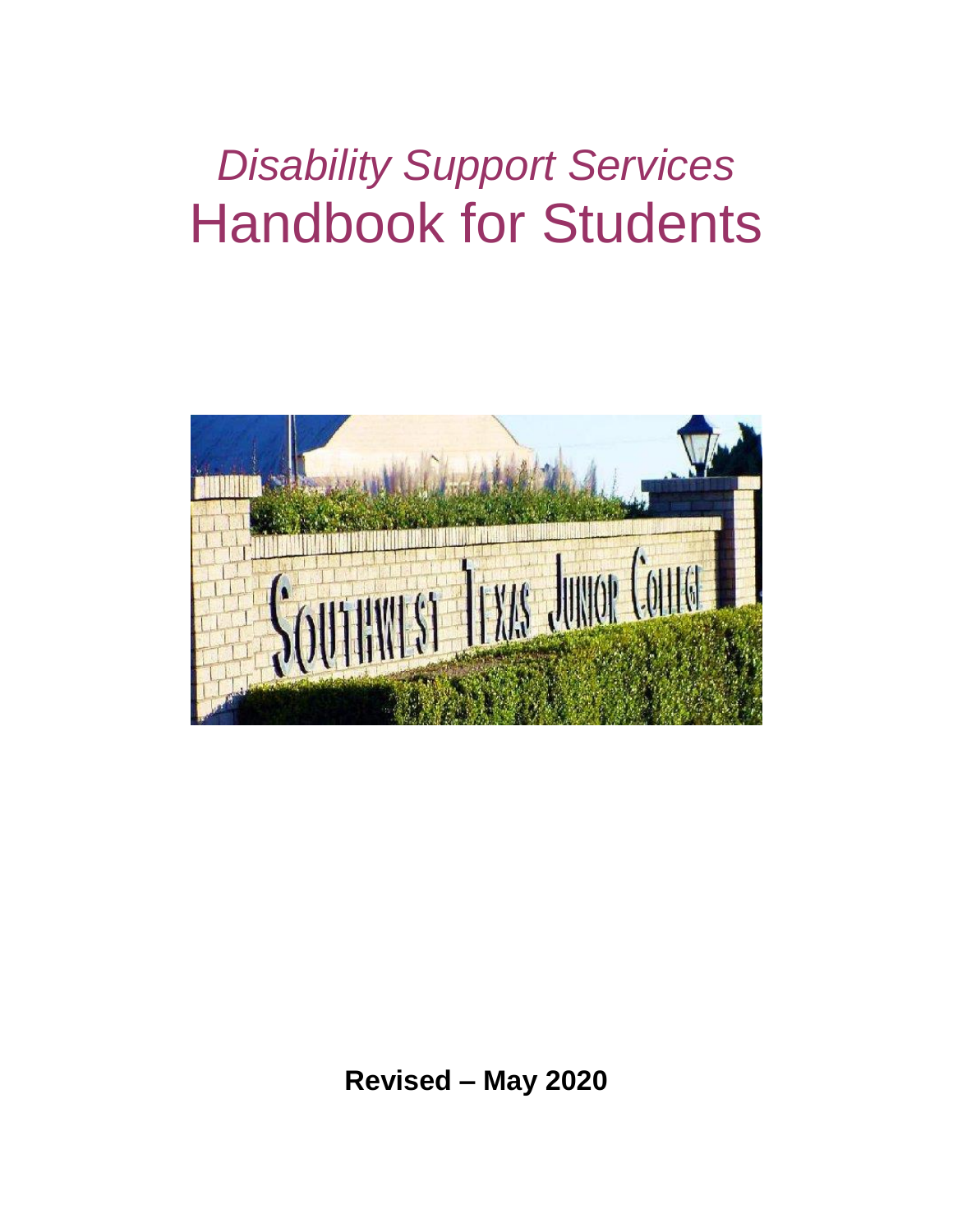# **WELCOME**

Welcome to Southwest Texas Junior College and Disability Support Services (DSS). We look forward to working with you and providing the assistance that will help you.

This handbook will give you information about the services provided by this department. You will find information on how to get services, what kind of special services are available to students with disabilities, how to maintain services, and other detailed assistance.

If you have any questions, or need more information, please contact the DSS Advisor at the campus you plan to attend.

# **DSS Office Contacts:**

**Uvalde, Crystal City, Hondo, Pearsall, Castroville:**

Teresa Crow (830) 591-2908 [tmcrow@swtjc.edu](mailto:tmcrow@swtjc.edu)

**Del Rio:** Eva De Anda (830) 703-1593 [ekdeanda@swtjc.edu](mailto:ekdeanda@swtjc.edu)

# **Eagle Pass:**

Sonia Alvarez **Karina Jimenez**  (830) 758-4156 (830)758-4102 [saflores@swtjc.edu](mailto:saflores@swtjc.edu) [kdjimenez@swtjc.edu](mailto:kdjimenez@swtjc.edu)

Produced in compliance with Section 504 of the Rehabilitation Act of 1973 and the Americans with Disabilities Act of 1990.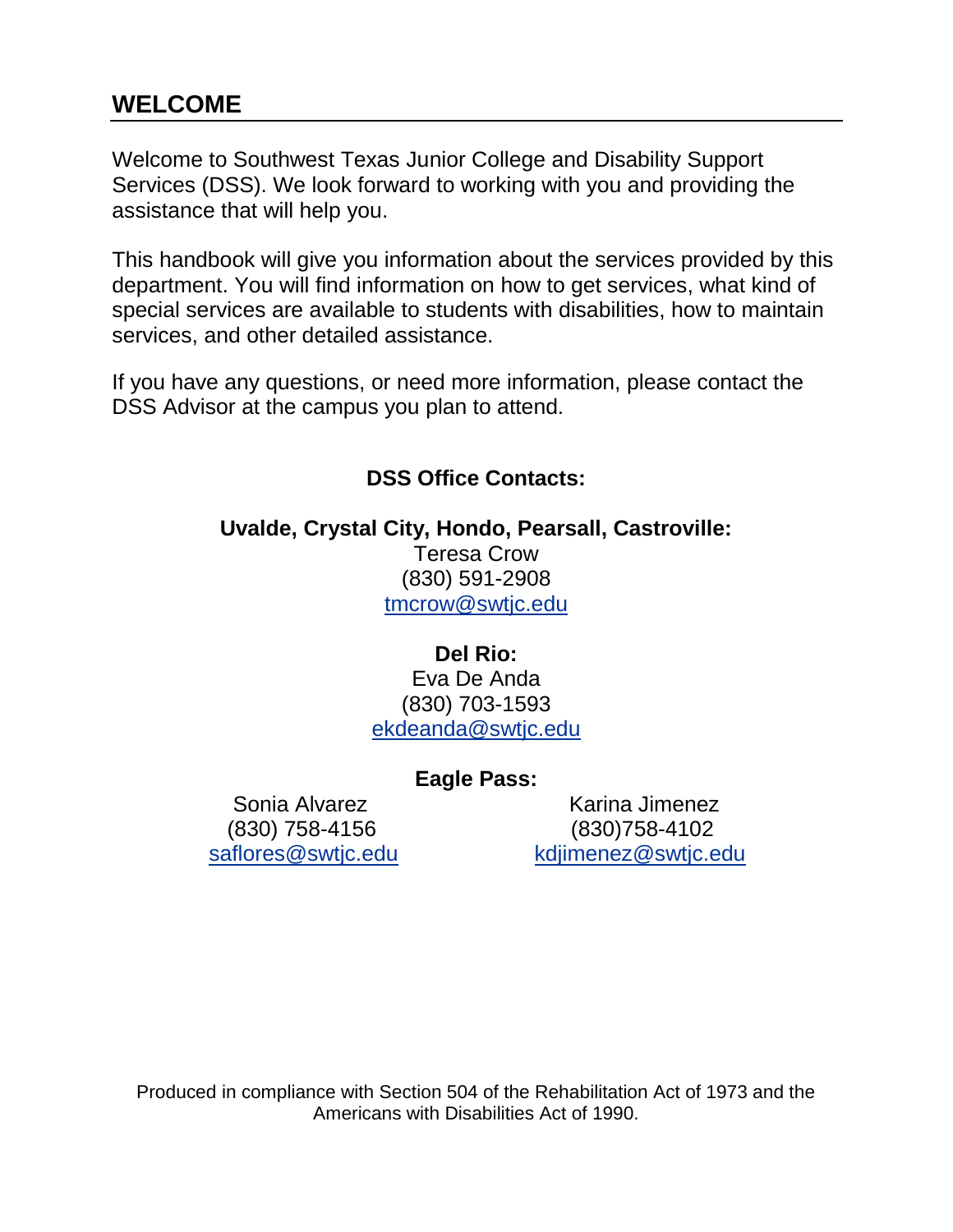# **Table of Contents**

|                                                        | 4  |
|--------------------------------------------------------|----|
|                                                        | 5  |
| Definition of "Qualified Individual with a Disability" | 6  |
|                                                        | 7  |
|                                                        | 8  |
|                                                        | 8  |
|                                                        | 11 |
|                                                        | 14 |
| Understanding Your Classroom Accommodations            | 15 |
|                                                        | 15 |
|                                                        | 17 |
|                                                        | 20 |
|                                                        | 20 |
|                                                        | 22 |
|                                                        | 23 |
|                                                        | 25 |
|                                                        | 26 |
|                                                        | 27 |
|                                                        | 28 |
|                                                        | 29 |
|                                                        | 30 |
|                                                        | 33 |
|                                                        | 34 |
|                                                        | 34 |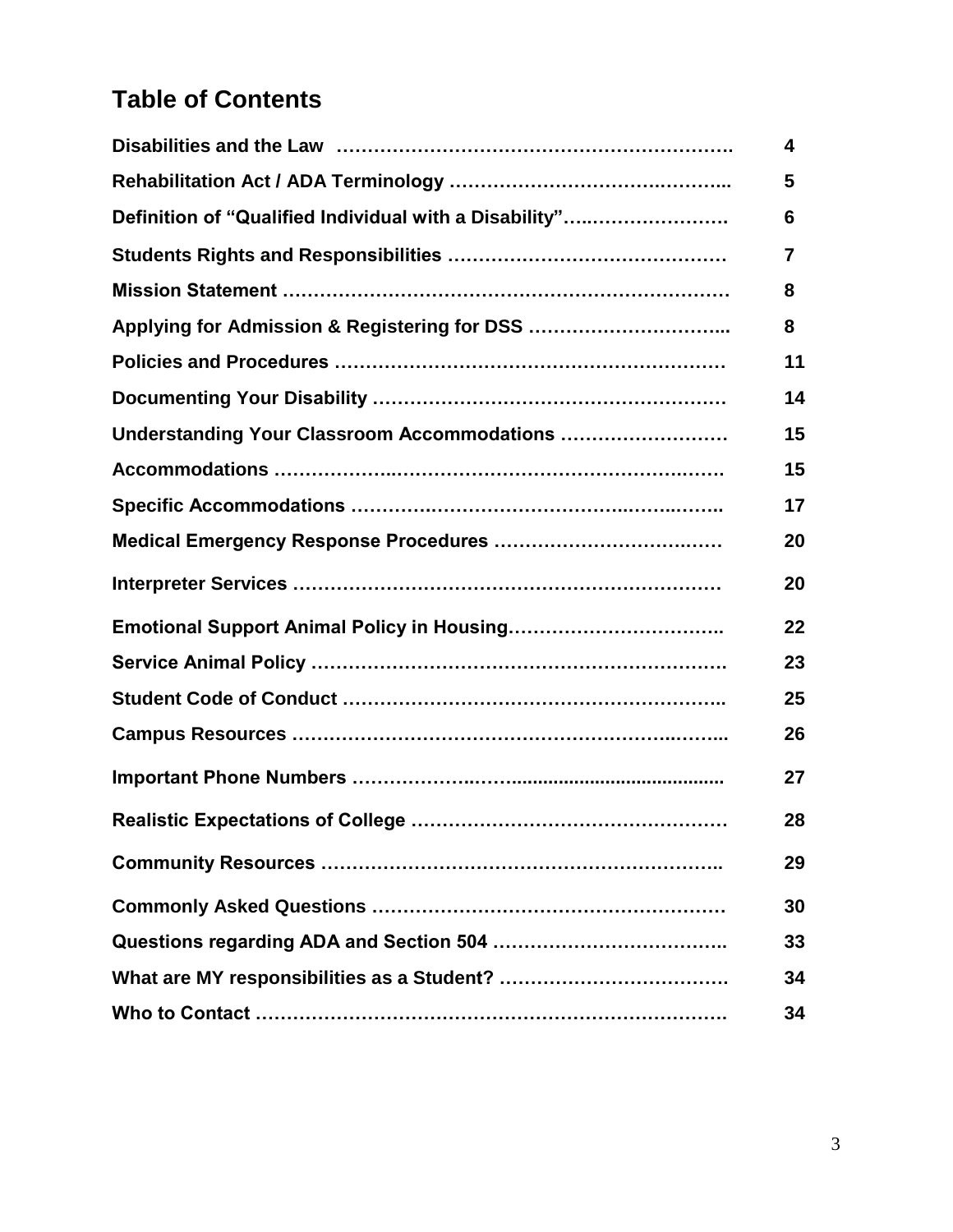# **Section 504 of the Rehabilitation Act of 1973**

Section 504 of the Rehabilitation Act of 1973 states that:

*"No otherwise qualified individual in the United States...shall, solely by reason of... handicap, be excluded from participation in, be denied the benefits of, or be subjected to discrimination under any program or activity receiving federal financial assistance."*



- Blindness or visual impairments
- Physical or Mobility impairments
- Deafness or hearing impairments
- Psychological or Psychiatric impairments
- Attention Deficit/Hyperactive disorder
- Learning Disability
- Health impairments

# **The Americans with Disabilities Act of 1990 (ADA)**

The Americans with Disabilities Act of 1990 (ADA) is the civil rights guarantee for persons with disabilities in the United States. It provides protection from discrimination for individuals on the basis of disability. The ADA extends civil rights protection for people with disabilities to employment in the private sector, transportation, public accommodations, services provided by state and local government, and telecommunication relay services.

# **The Individuals with Disabilities Education Act (IDEA)**

You may be familiar with another federal law that applies to the education of students with disabilities—the Individual with Disabilities Education Act (IDEA). That law is administered by the Office of Special Education Programs in the Office of Special Education and Rehabilitative Services in the U.S. Department of Education. The IDEA and its Individualized Education Program (IEP) provisions do not apply to postsecondary schools. This handbook does not discuss the IDEA or state and local laws that may apply.

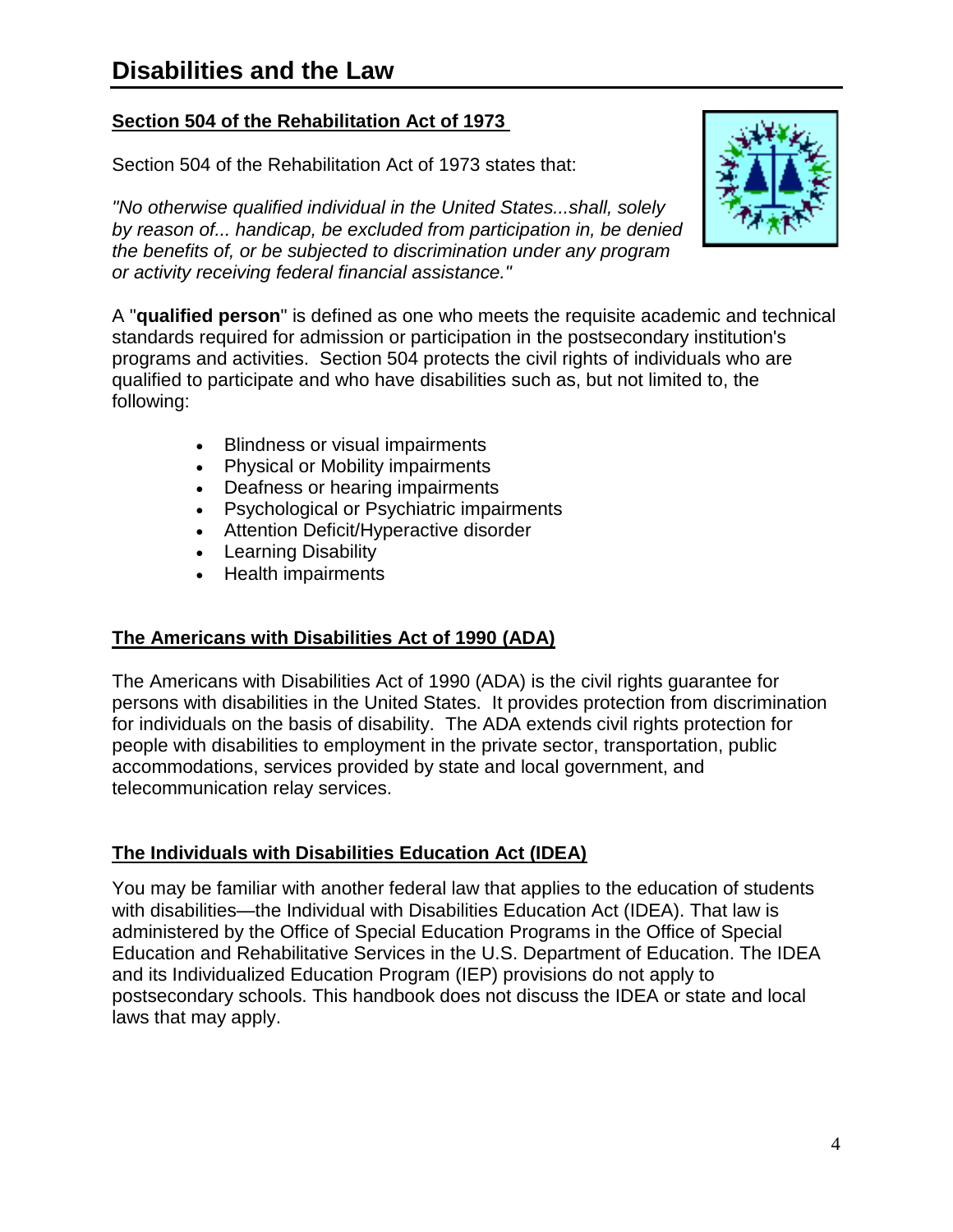# **Rehabilitation Act / ADA Terminology**

*Individual with a Disability* **–** any person who (i) has a physical or mental impairment which substantially limits one or more major life activities, (ii) has a record of such impairment, or (iii) is regarded as having such impairment.



*Qualified Individual with a Disability* **–** an individual with a disability who, with or without reasonable accommodation, meets the essential eligibility requirements for the receipt of services or the participation in programs or activities provided by Southwest Texas Junior College.

*Essential Eligibility Requirements* **–** the academic and technical standards requisite to admission or participation in an education program or activity.

*Covered Disability* **–** a physical or mental impairment that substantially limits one or more major life activities.

*Reasonable Accommodation* **–** a reasonable adjustment to rules, policies, or practices, the removal of architectural, communication, or transportation barriers, or the provision of auxiliary aides and services that does not result in a fundamental alteration of the program, service, or activity.

*Reasonable Modification* **–** the adjustment of an entity's policy, practice, or procedure that enables a qualified individual with a disability to enjoy the benefits and privileges of the program, service, or activity and that does not result in a fundamental alteration of the program, service, or activity.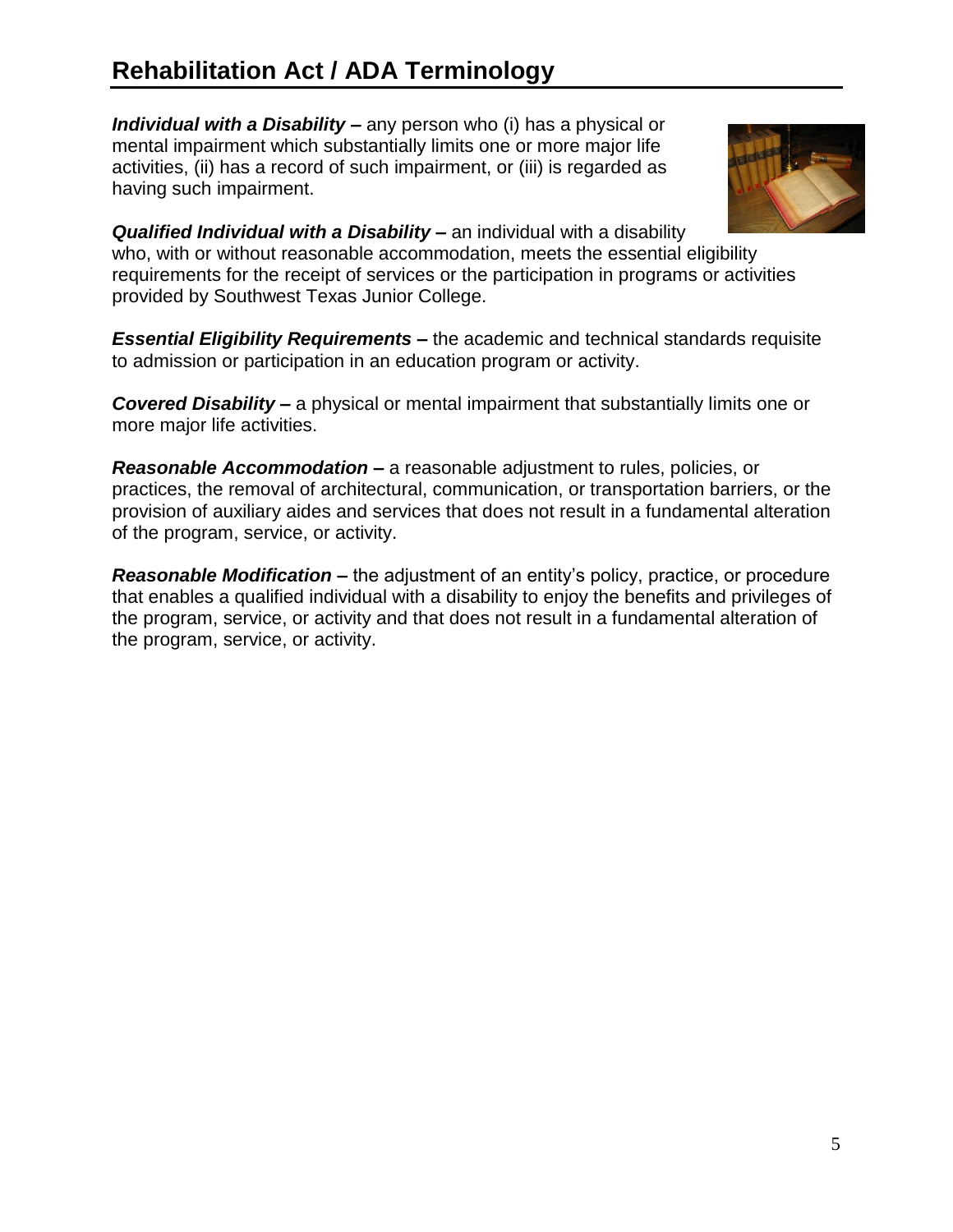# **Exclusions from the Definition of "Qualified Individual with a Disability"**

*Temporary Impairments* **–** physical or mental impairments that substantially limit one or more major life activities may not be covered disabilities depending upon the duration of the impairment and the extent to which they actually limit a major life activity of the affected individuals. An individual with a minor temporary impairment of short duration is generally not a qualified individual with a disability.

**Substance Abuse** – a person engaging in the current and illegal use of controlled substances is not a qualified person with a disability.

*Excluded Conditions* **–** homosexuality, bisexuality, transvestism, transsexualism, pedophilia, exhibitionism, voyeurism, gender identity disorders, compulsive gambling, kleptomania, pyromania, and psychoactive substance abuse disorders resulting from current illegal use of drugs are specifically excluded from the definition of disability. An individual with any of the above conditions is not a qualified individual with a disability.

**Direct Threat** – a significant risk to the health or safety of the individual or others that cannot be eliminated by a modification of policies, practices, or procedures, by the provision of auxiliary aids or services, or by other reasonable accommodation. The determination of whether an individual poses a direct threat to the health or safety of others will be based on an individualized assessment. An individual who poses a direct threat to the health or safety of the individual or others is not a qualified individual with a disability.

To be eligible for disability related services, students must have a documented disability condition as defined by the Americans with Disabilities Act of 1990 (ADA) and Section 504 of the Rehabilitation Act of 1973. Under both laws, a person has a disability if he or she has a physical or mental impairment that [substantially limits](http://www.accd.edu/sac/students/dss/html/policyandproc1.htm#substantiallylimits#substantiallylimits) one of more of major life activities (examples include walking, standing, speaking, and hearing, breathing, writing or reading).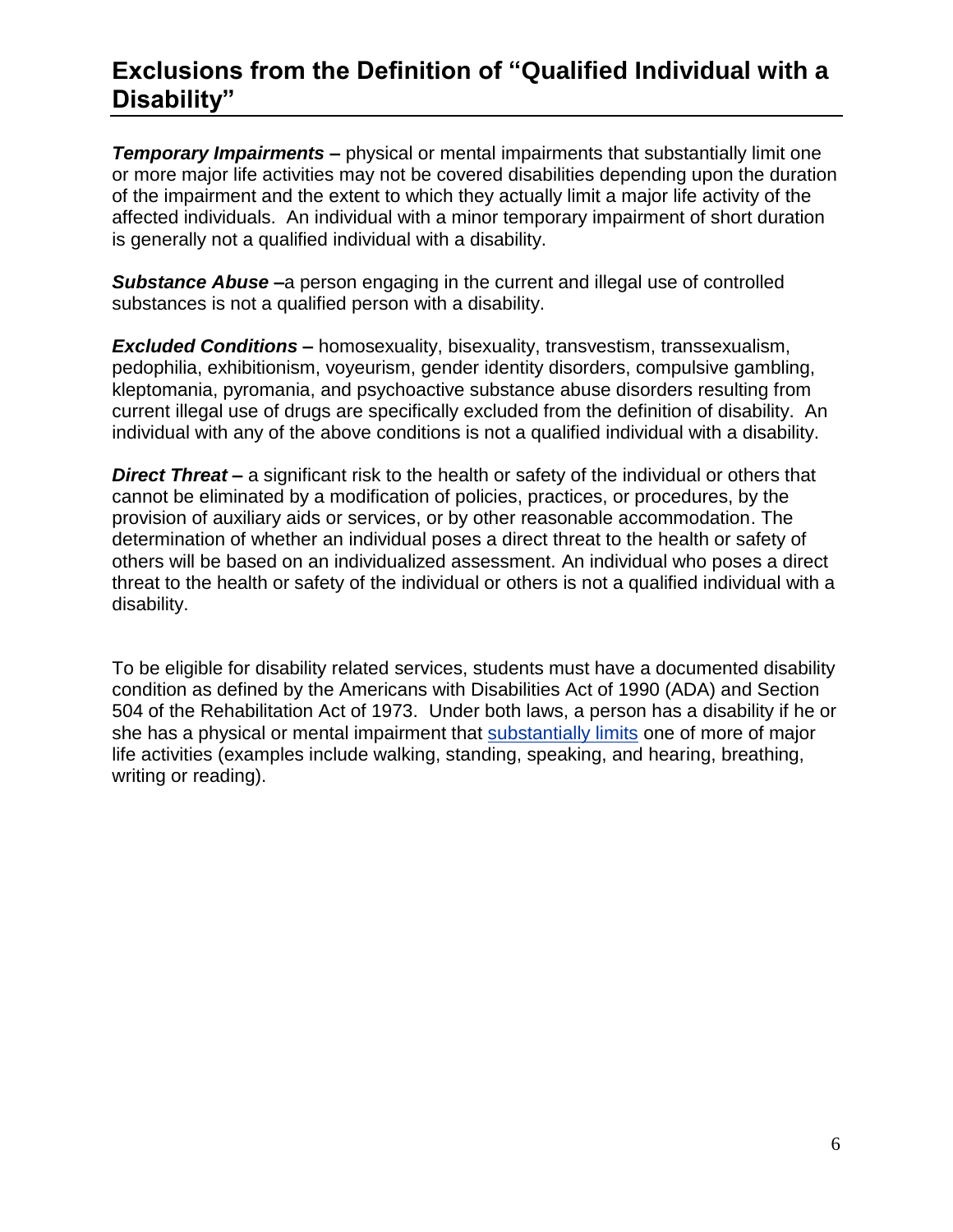# **Students with Disabilities Preparing for Postsecondary Education: Know Your Rights and Responsibilities**

It is important that students understand their rights and responsibilities as a student with a disability. The following document is produced by the U.S. Department of Education and gives students with disabilities information about their protected rights in a postsecondary school setting.



**U.S. Department of Education** Arne Duncan *Secretary* **Office for Civil Rights** Russlynn Ali *Assistant Secretary* 

First published July 2002. Reprinted May 2004. Revised September 2007. Revised September 2011.

> **U.S. Department of Education Office for Civil Rights Washington, D.C. 20202**

#### *September 2011*

 $\overline{a}$ 

More and more high school students with disabilities are planning to continue their education in postsecondary schools, including vocational and career schools, two- and four- year colleges, and universities. As a student with a disability, you need to be well informed about your rights and responsibilities as well as the responsibilities postsecondary schools have toward you. Being well informed will help ensure you have a full opportunity to enjoy the benefits of the postsecondary education experience without confusion or delay.

The information in this pamphlet, provided by the Office for Civil Rights (OCR) in the U. S. Department of Education, explains the rights and responsibilities of students with disabilities who are preparing to attend postsecondary schools. This pamphlet also explains the obligations of a postsecondary school to provide academic adjustments, including auxiliary aids and services, to ensure the school does not discriminate on the basis of disability.

OCR enforces Section 504 of the *Rehabilitation Act of 1973* (Section 504) and Title II of the *Americans with Disabilities Act of 1990* (Title II), which prohibit discrimination on the basis of disability. Practically every school district and postsecondary school in the United States is subject to one or both of these laws, which have similar requirements.

Although Section 504 and Title II apply to both school districts and postsecondary schools, the responsibilities of postsecondary schools differ significantly from those of school districts.

Moreover, you will have responsibilities as a postsecondary student that you do not have as a high school student. OCR strongly encourages you to know your responsibilities and those of postsecondary schools under Section 504 and Title II. Doing so will improve your opportunity to succeed as you enter postsecondary education.<sup>1</sup>

<sup>1</sup> U.S. Department of Education, Office for Civil Rights, *Students With Disabilities Preparing for Postsecondary Education: Know Your Rights and Responsibilities*, Washington, D.C., 2011.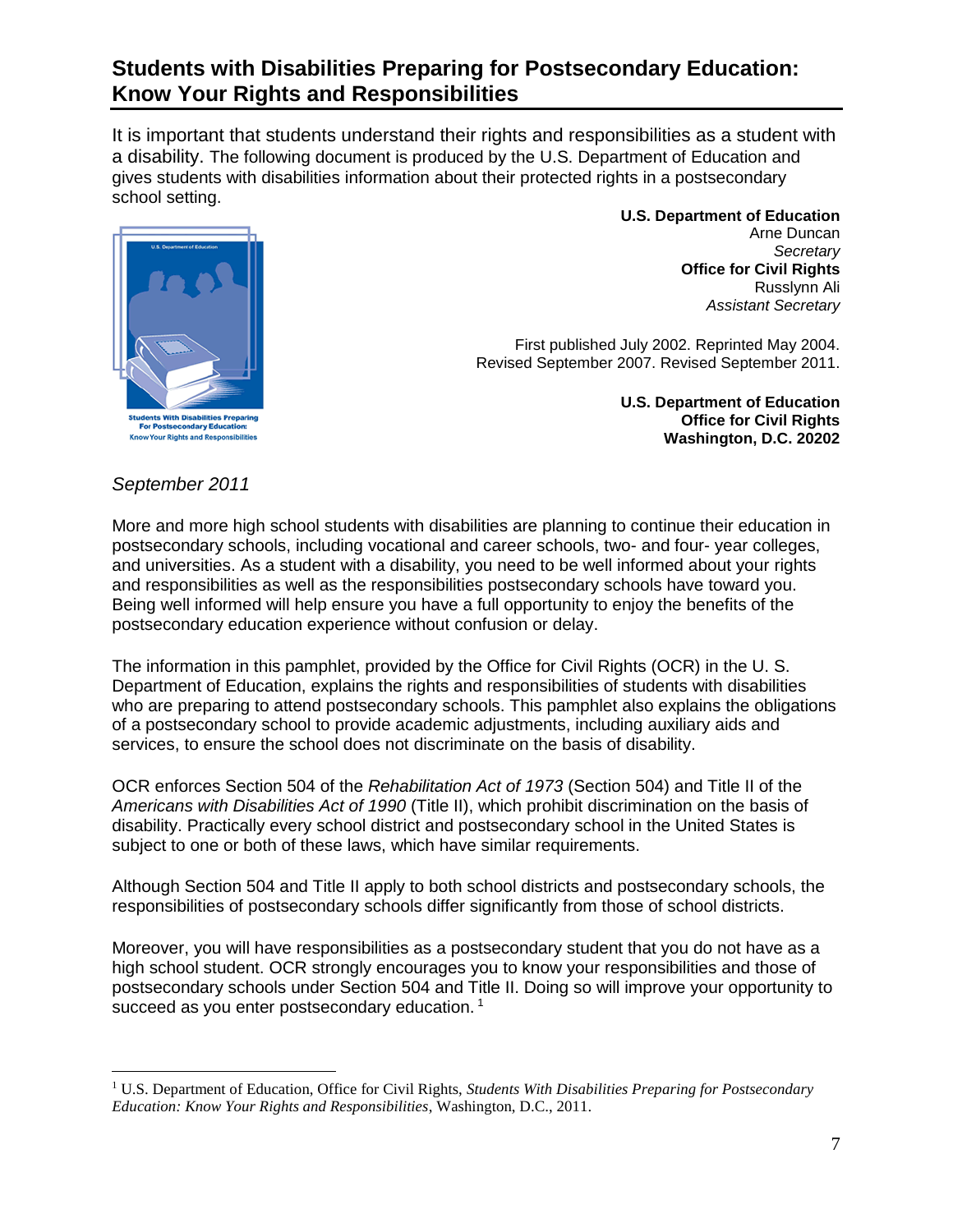# **Mission Statement**

Disability Support Services (DSS), in collaboration with SWTJC faculty, staff, and affiliates, aim to promote opportunities for all students to achieve their academic, cultural, and social interests by ensuring that campus programs, activities, and facilities are accessible**.** 

# **Applying for Admission & Registering with DSS**



If you are coming to SWTJC for the **first time** you will need to submit an application on "Apply Texas" as well as make arrangements to take a **placement test** before you can finish enrolling. Placement tests are administered to all incoming students to find out their current level of reading, mathematics, and writing skills. **The results of these tests will determine which classes you will be enrolled in.**

Students in most majors must take the Texas Success Initiative test (TSI) to meet entrance requirements. The TSI is given at various times throughout the week in the Testing Center (located in the Miller Building). To find the times of the test, you can call the Testing Center at (830) 591-7346.

### \*\*\*Accommodations for the Placement Test:

**Individuals may request accommodations to take the TSI supported by documentation based on their disability.** To set up accommodations, you must enroll with DSS to the DSS advisor at the campus you plan to attend**.** Submission for requests and all necessary documentation for accommodations **must** be made **2 weeks in advance** prior to testing. Because of staff and time constraints, there can be no assurance that requests received after this deadline can be accommodated.

All timely and complete alternative testing arrangement requests and accompanying documentation are reviewed on a case-by-case basis upon receipt. In some cases, the submitted documentation may not be sufficient to make a determination regarding the requested accommodation(s) or may not support the requested accommodation(s). Additional information or test results may be needed.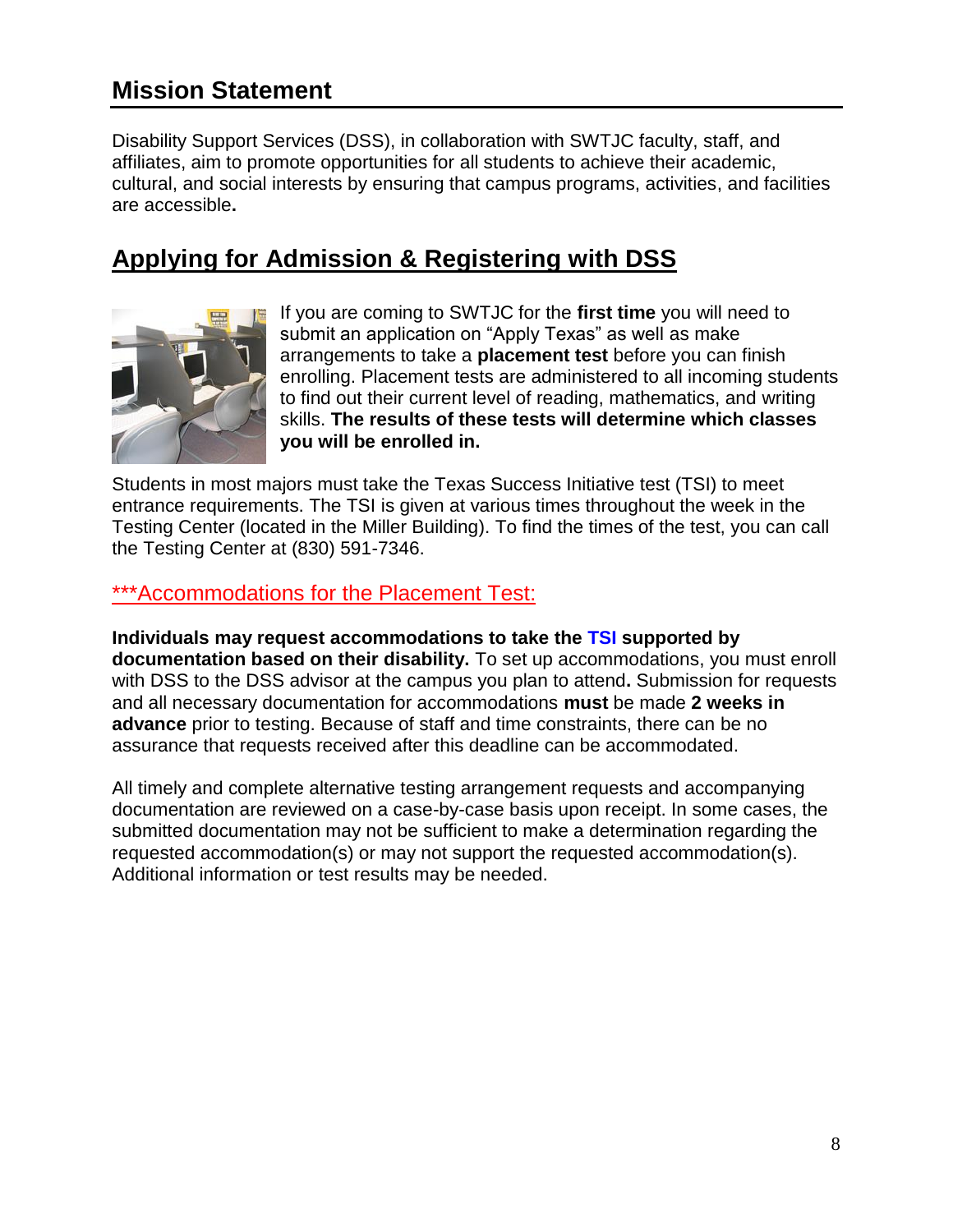# Registering with Disability Support Services:

After you have been accepted to SWTJC, and you are requesting special accommodations in the classroom due to a disability, you may proceed to Disability Support Services.

Advanced planning by the student with the DSS advisor is necessary to ensure adequate time to arrange for appropriate accommodations. Waiting until the semester begins may cause undue hardship on the student during the period it takes to implement particular accommodations. Initial requests for accommodations require a minimum of 30 days to process a student's file and forms. Requests for services (such as an interpreter) requiring extensive preparation needs at least 60 days to process.

Students with permanent disabilities who qualify for support under Section 504 of the Rehabilitation Act and Americans with Disabilities Act **must self-identify and register with the DSS advisor at the campus they plan to attend.**

To be eligible for disability related services**, students must have a documented disability condition as defined by the Americans with Disabilities Act of 1990 (ADA) and Section 504 of the Rehabilitation Act of 1973.**

Students seeking academic accommodations in the classrooms are highly encouraged to provide appropriate documentation verifying their disability from a professional who is certified. Documents used in high school like an Individual Education Plan (IEP), 504 Plan, or A.R.D. reports will not substitute for an evaluation/report, but are valuable tools for planning accommodations. Speak to your DSS advisor on your campus about documentation for further assistance.

Note: In higher education, there are NO ARDs, or IEPs. Students are responsible for making all disclosures and decisions about their program-not their parents or guardians. It is entirely up to the student to disclose that they have a disability (ADA, 1990). If a student **chooses not to speak** about their disability, NO ONE will ask and NO ONE can allow accommodations.

If a student **chooses to speak** about their disability, they must be prepared to describe their disability, their strengths, areas of difficulty, and how it affects them in school and in work. Students must also be prepared to describe strategies that will help them to accomplish the class work.

# Requesting Accommodations in the Classroom:

**Step 1:** After being accepted to SWTJC, the student will proceed to the online Disability [Support Services Application](https://amacsam.quickbase.com/db/bnzkej7g4?a=nwr) located under Disability Support Services on the SWTJC page. The DSS advisor will contact the student to discuss his/her responsibilities, the policies, the procedures of the DSS, the required documents when requesting special accommodations in the classroom, and developing their class schedule.

**Step 2:** Student should attempt to obtain all documents (as discussed in step 1).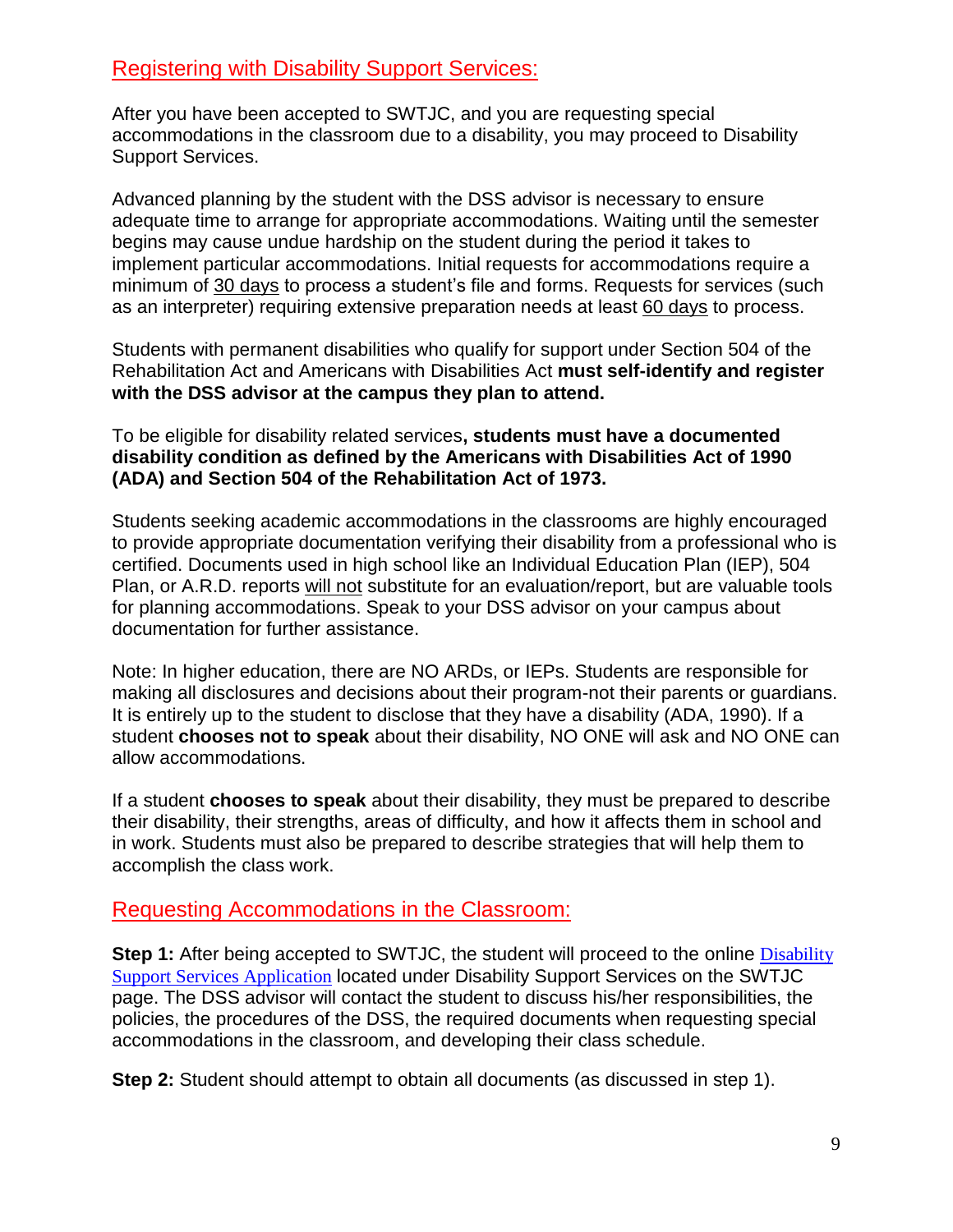\*(Note: While documentation is highly beneficial in the accommodations process, lack of documentation does not necessarily constitute denial of services. Please meet with your designated DSS representative for further information.)

**Step 3:** Arrange an appointment and bring all documentation requested by the DSS advisor on your appointment.

**Step 4:** The DSS advisor reviews all the documentation to determine the appropriate accommodations for the student.

**Step 5:** Students must attend an initial intake appointment to thoroughly discuss DSS Policies and Procedures and review the accommodation plan. The Classroom Accommodation Request Forms (ARF) will be addressed to each faculty member indicating their approved classroom accommodations

**Step 6:** Accommodation Request Forms will be made available digitally through the online platform for DSS students, SAM. Students may also request to receive hard copies of ARFs, if necessary.

### Student's Responsibilities:

It is the student's responsibility to deliver the accommodation request forms in a timely manner to the instructor for each of the student's classes where accommodations are required. Failure to provide the forms may result in a delay in implementation of accommodations. If the forms are delivered electronically, students are still responsible for setting up time to discuss the accommodation plan with each instructor.

Students are responsible for delivering and/or discussing the Request Forms to their instructors as early as possible in the semester, preferably on the first week of classes or prior to the first class day. It may take a few days for the instructor to begin to comply with your request. Students cannot expect to deliver an Accommodation Request Form on the same day of an exam and expect to have the conditions apply. In all fairness, your instructor needs time to make arrangements for the requested accommodations.

# **Maintaining Services:**

To continue receiving services and accommodations from Disability Support Services, students with disabilities are expected to follow the following procedures each semester to continue receiving services and accommodations.

- 1. Students should plan to meet with the DSS Advisor to plan their schedule and review necessary paperwork **before** the beginning of each semester.
- 2. Student should request an appointment to meet with the DSS advisor to plan their schedules and receive Accommodation Request Forms to deliver to the instructors.
- 3. The DSS Advisor will schedule appointments for follow-up and service review on a monthly basis during long semesters and after mid-term in short semesters.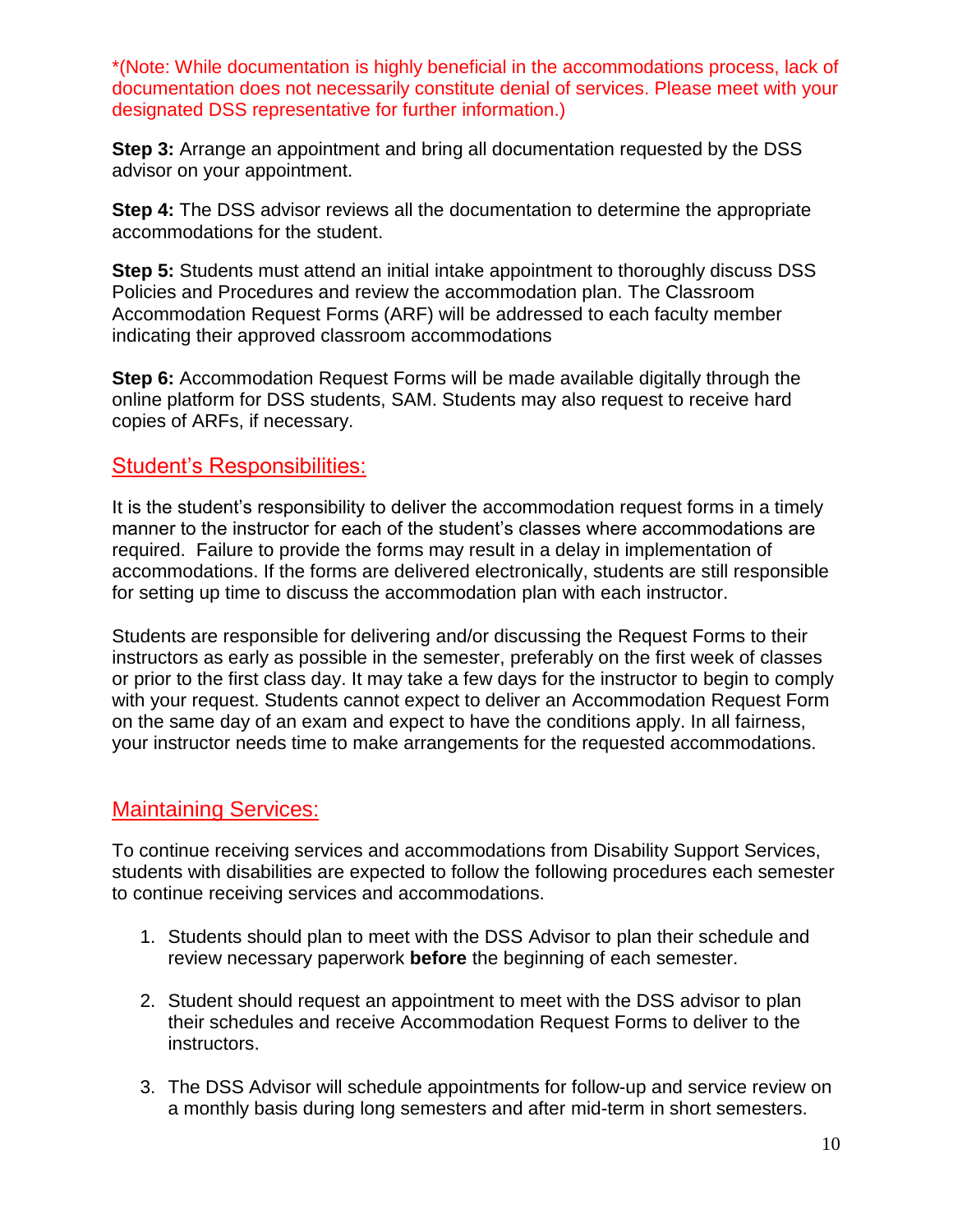Additionally, the student should feel free to contact their assigned DSS advisor as needed.

4. If services provided are unsatisfactory, the student may request a change. A change cannot be guaranteed, but attempts will be made to satisfy reasonable requests from the student.

#### **Students must meet with the DSS advisor each semester services are needed.**

# **Policies and Procedures**

# **Confidentiality**

Files of students with disabilities are considered educational student records and, therefore, are protected by the Family Educational Rights and Privacy Act (FERPA). In accordance with this law, DSS maintains confidentiality of the documentation materials and other information gathered in the process of determining eligibility for services. DSS will not release any documentation without a release form signed by the student, except as required by law or as deemed necessary to prevent harm to the student and/or others. Should a student wish to release any information to their parent/guardian, they must first notify the DSS Advisor immediately to submit the proper documentation.

On a legitimate, educational need-to-know basis, DSS may discuss the impact or impairments caused by the disability and the corresponding approved accommodations with appropriate individuals on campus. Circumstances may include academic accommodations, housing arrangements, instructional strategies, and resources or other circumstances specific to the individual. Every student will be given a release form to authorize specific individuals' access to limited, confidential information.

Records are kept electronically through an online portal, SAM with limited access to DSS staff only. Additionally, hard copies and files are securely maintained by each DSS Coordinator.

#### **Maintenance of Records**

If a prospective student sends documentation to DSS and does not complete the process to determine eligibility for services or the required documentations are missing, the file will be considered Pending. Pending files will be filed for at least one year from the last contact. After the one year period, the pending files will be destroyed.

Students are not eligible to begin using accommodations until their files are Active. A file is considered Active when the student has submitted and completed **all** the required documentation and has attended an initial visit for Intake.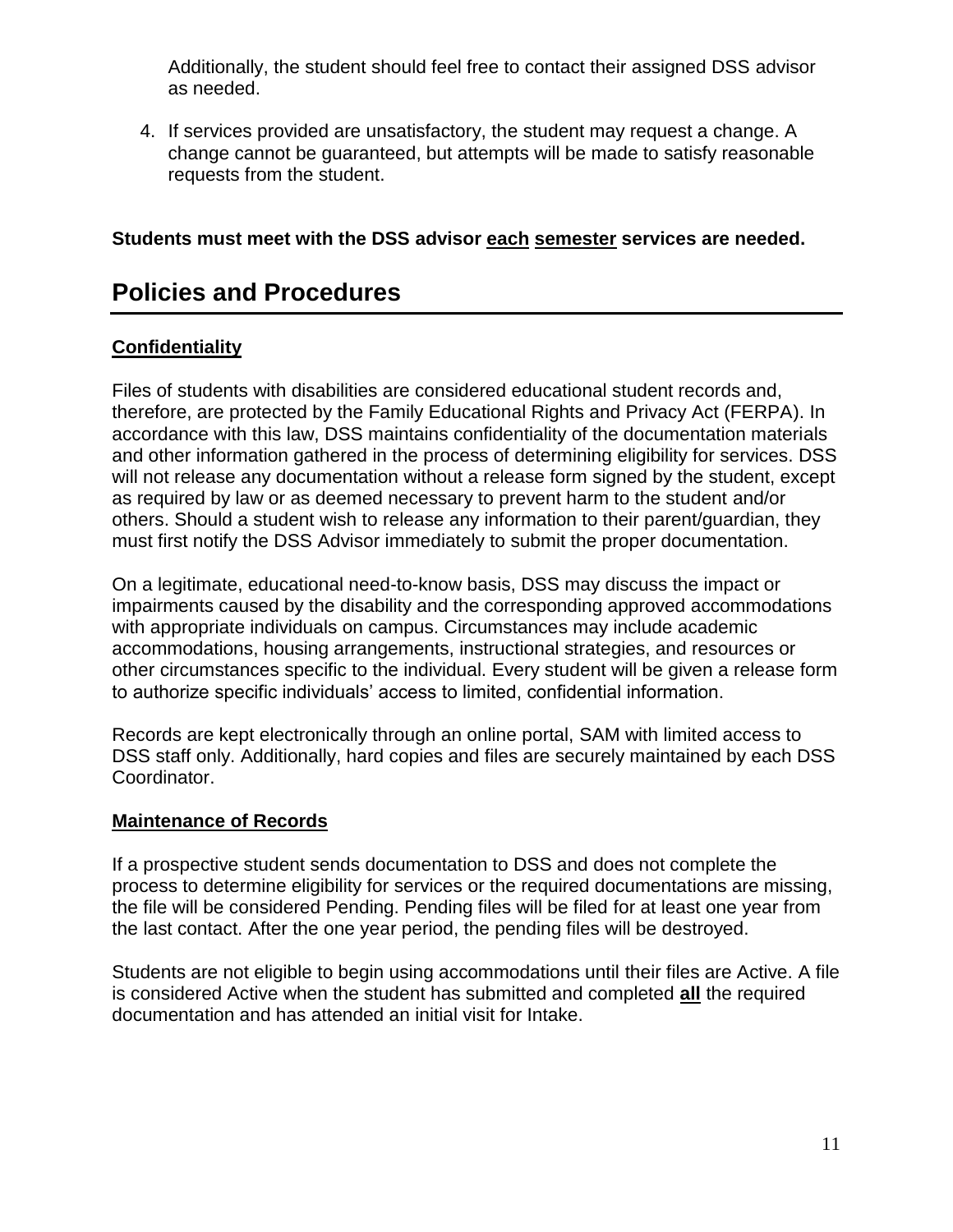### **Notice of Destruction of Outdated Disability-Related Records Policy**

Southwest Texas Junior College (SWTJC) and Disability Support Services (DSS) Office has adopted a policy that permits destruction of outdated disability-related records, including medical documentation provided by students to the college pursuant to a student's request for accommodations of a disability. When DSS determines that it has been three or more years since a student either attended SWTJC or received accommodations as a student with a disability from SWTJC, the college may destroy any disability-related documentation that it has in its possession without providing further notice to students whose records are subject to destruction. SWTJC and DSS will not be responsible for the replacement cost of any medical or disability-related documentation destroyed pursuant to this policy, or for any new documentation that may be required in order for a student to re-apply for accommodations. For this reason, students are encouraged to retain copies of their own medical records and disabilityrelated records, and not to depend on the college maintaining such records.

SWTJC and DSS emphasizes that the only documents that are subject to destruction under this policy are disability-related records maintained by the DSS advisors at the campuses. Other records associated with a student's academic, student discipline, and financial history at SWTJC are not affected by this policy.

Notice of this policy will be provided to students during their first initial meeting with a DSS advisor, by providing the required documentation, and by posting in SWTJC publications. Students who have any questions about this policy or their disabilityrelated records should contact a DSS advisor.

#### **Student Grievance Procedures**

If a student feels that he/she has been discriminated against based on disability, it is recommended that the student first attempt to resolve the issue with the individual or group suspected of discrimination. If this procedure is non-productive, a second attempt is to seek assistance from the DSS advisor. If unsatisfied with the resolution, it is the student's right to file a formal grievance. The student should refer to the SWTJC current catalog or [SWTJC Student Handbook](http://www.swtjc.edu/pages/about-swtjc/handbooks/student-handbook) for specific information according to the student grievance procedures.

The student holds the right to issue a formal complaint or an informal complaint. The procedures for these options are outlined below.

#### **Informal Grievance**

Informal grievance may be an appropriate choice when the conduct involved is not of a serious or repetitive nature and disciplinary action is not required to remedy the situation. It is most appropriate when attitudinal or behavioral conduct is involved. Informal resolution is an opportunity to have an educational moment. No formal investigation is involved in the informal grievance process.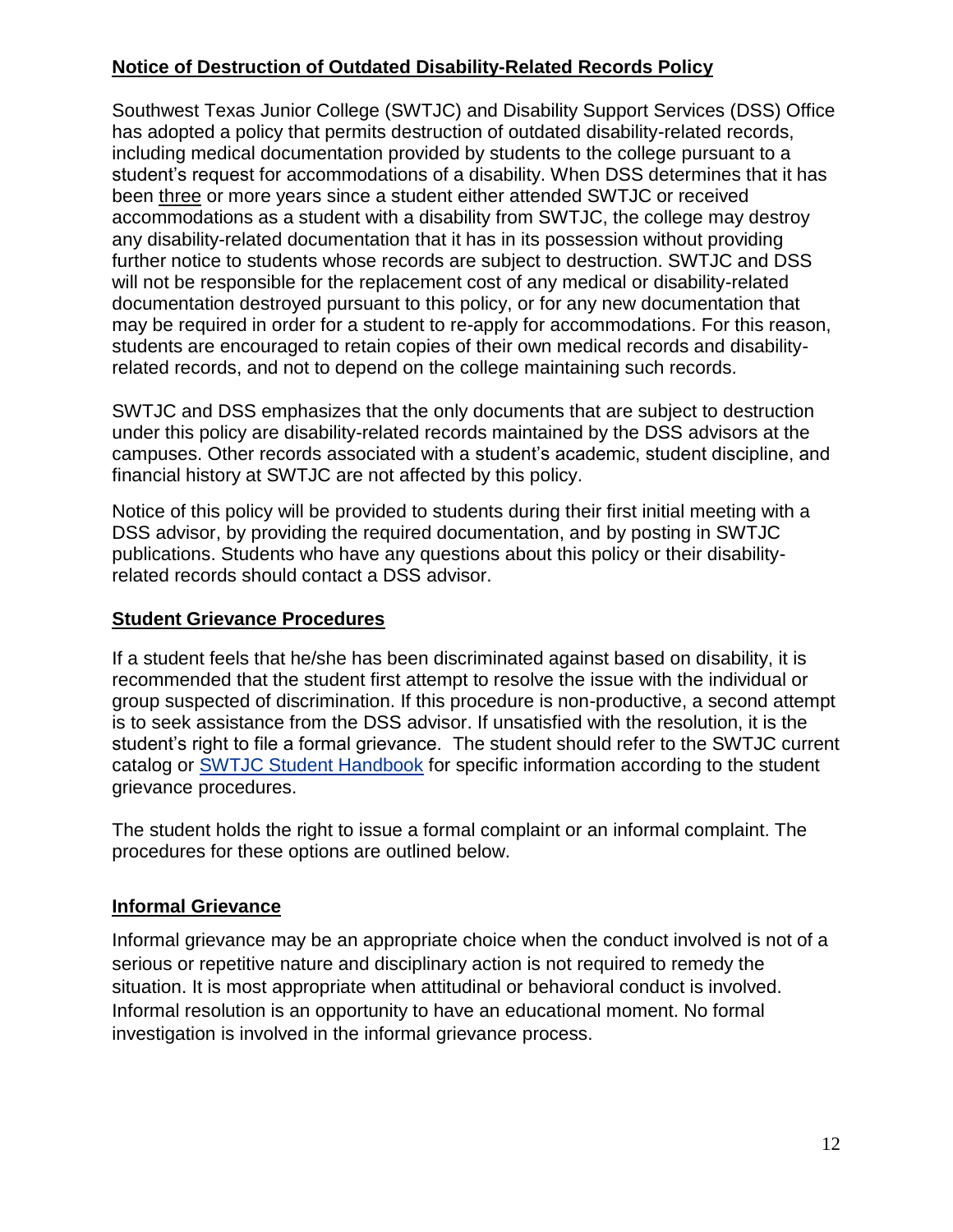Steps involved in informal grievance:

- A request for an informal grievance must be made within 90 calendar days of the date of the alleged incident.
- **EXECT Students may make the request to the [Disabilities Support Services office](http://www.swtjc.edu/pages/student-life/counseling-and-advising/disability-support-services) or to** the [Vice President of Student Services.](http://www.swtjc.edu/pages/about-swtjc/administration#article-674) Students may discuss the issue with his/her assigned DSS coordinator to begin an informal resolution process.
- **The DSS coordinator will help determine whether the issue can be resolved** informally and which office is most appropriate to be involved. If the student's concern is about his/her DSS coordinator, the [Director of Student Engagement](http://www.swtjc.edu/faculty_and_staff/listing/Randa-Schell/808)  [and Success](http://www.swtjc.edu/faculty_and_staff/listing/Randa-Schell/808) is the most appropriate first contact.
- A request for informal resolution will not extend the 90-day time limit for filing a formal complaint.
- **EXED 10.** An informal resolution meeting is not to be considered a precondition for the filing of a written complaint.

# **Formal Grievance**

A complaint alleging discrimination or harassment must be submitted in writing to the Disability Support Services. A written complaint must be filed within ninety (90) calendar days of the occurrence of the alleged violation. In the case of a currently enrolled student, if the last day for filing a complaint falls prior to the end of the academic semester in which the alleged violation occurred, then the complaint may be filed within thirty (30) calendar days after the end of that semester.

Complaints against students should be filed with Vice President of Student Services. Complaints against faculty should be filed with the [Vice](http://www.utexas.edu/equity) President of Academic Affairs who will investigate such complaints.

The complaint should include the following information:

- 1. Name and Student Identification Number of the person submitting the complaint (complainant)
- 2. Contact information, including address, telephone, e-mail
- 3. Name of person(s) directly responsible for alleged violation(s)
- 4. Date(s) and place(s) of alleged violation(s)
- 5. Nature of alleged violation(s) as defined in the policy
- 6. Detailed description of the specific conduct that is the basis of the alleged violation(s)
- 7. Copies of documents pertaining to the alleged violation(s)
- 8. Names of any witnesses to alleged violation(s)
- 9. Action requested to resolve the situation
- 10. Complainant's signature and date of filing
- 11. Any other relevant information

The Vice President of Student Services may not proceed with a complaint investigation under a variety of circumstances, for instance: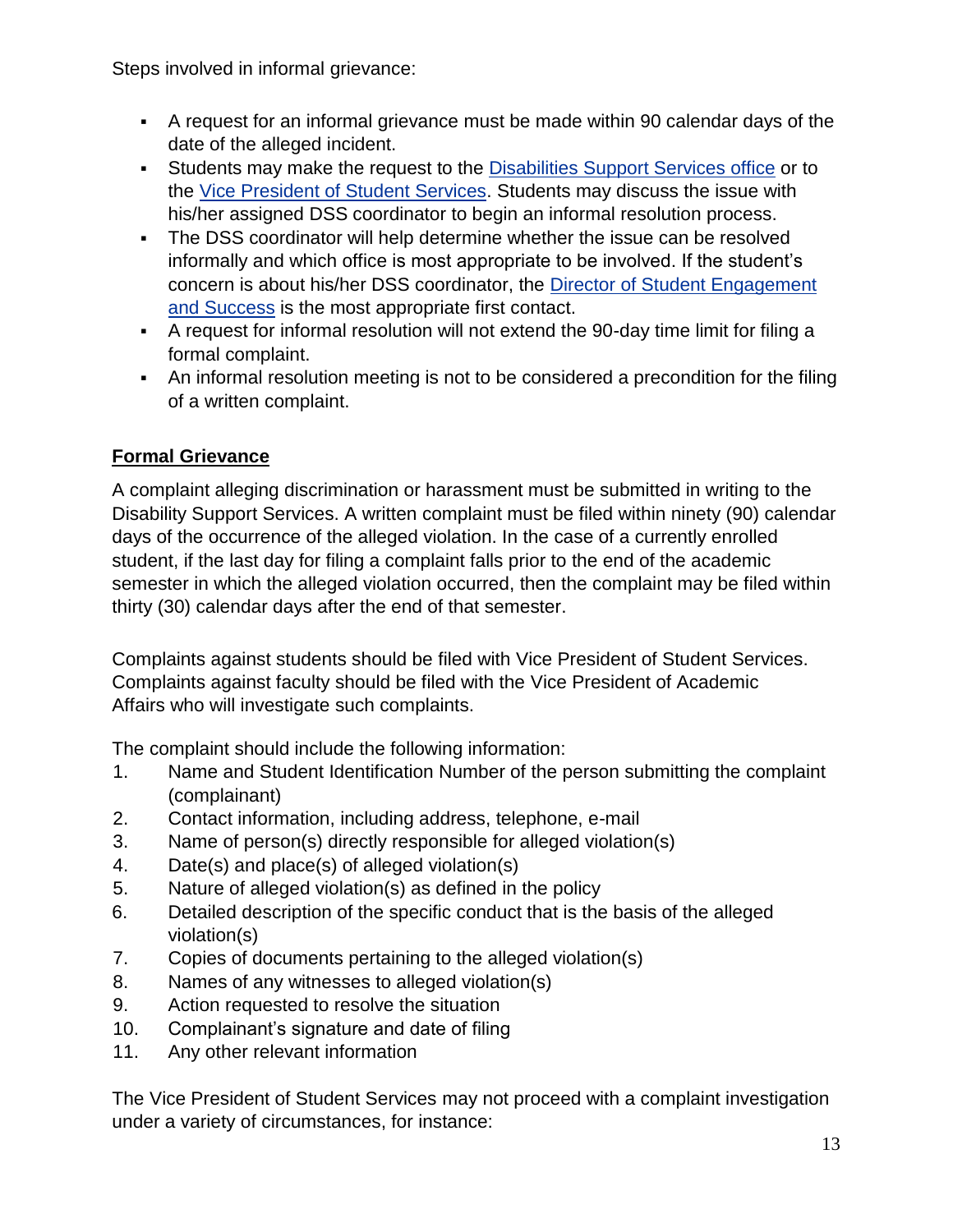- a person fails to meet the elements and requirements for filing a complaint;
- the conduct described in the complaint is not covered by a policy enforced by OIE;
- a person alleges facts that, if true, would not constitute a violation of federal or state law, or a policy enforced by OIE;
- a complaint is not timely;
- the Complainant declines to cooperate in the University's investigation;
- the complaint has been withdrawn; or

• an appropriate resolution or remedy has already been achieved, or has been offered and rejected.

Further questions regarding grievance procedures should be directed to the DSS advisor at each respective campus.

# **Documenting Your Disability**

The purpose of providing documentation is to support your need for accommodation/auxiliary aids in order to maintain equal access to the College's programs, facilities, and activities, and to assist in the development of an appropriate accommodation plan.

Beneficial documentation meets the guidelines that have become standard among colleges and universities throughout the country and are recommended by the Association on Higher Education and Disability (AHEAD). These guidelines have been considered reasonable and appropriate by the U.S. Department of Education, Office of Civil Rights as well as the U.S. Department of Justice.

Documentation of your disability may consist of one or more of the following dependent on the disability type:

- Audiogram
- Comprehensive Diagnostic/Clinical Report
- Comprehensive Neuropsychological Examination
- Psychological Educational Evaluation
- Physical/Mobility Evaluation
- Eye Examination Report

All timely and complete reasonable accommodation requests and accompanying documentation are reviewed on a case-by-case basis upon receipt. In some cases, the submitted documentation may not be sufficient to make a determination regarding the requested accommodation(s) or may not support the requested accommodation(s). Additional information or test results may be needed. Additionally, evaluations that include suggestions for accommodations will be considered by the DSS advisor, but may not be granted if deemed unreasonable.

NOTE: Neither your high school nor your postsecondary school is required to conduct or pay for a new evaluation to document your disability and need for an academic adjustment. This may mean that you have to pay or find funding to pay an appropriate professional to do it. If you are eligible for services through your state vocational rehabilitation agency, you may qualify for an evaluation at no cost to you.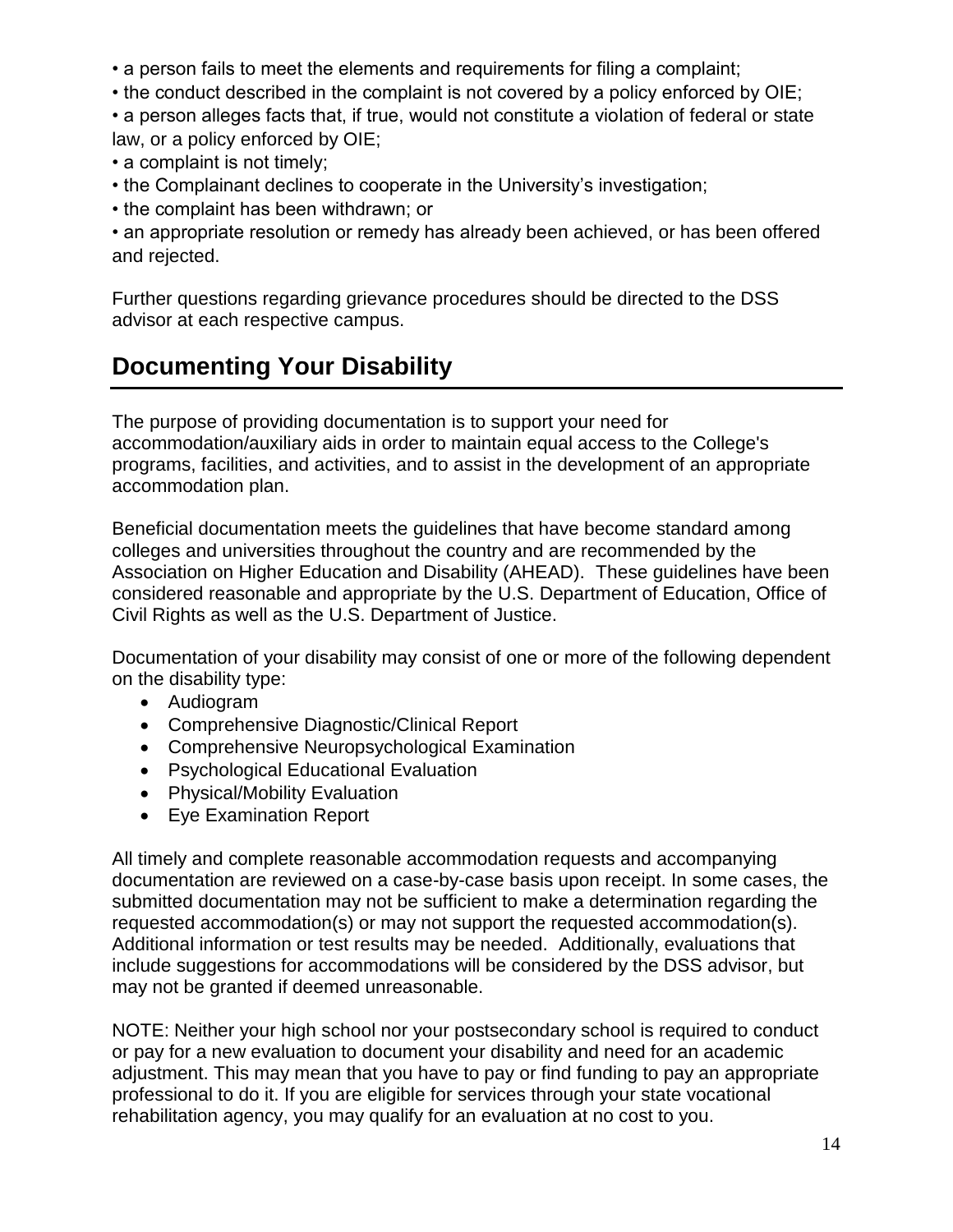**As a college student, you are the only one who can request accommodations for yourself. You must self-identify by applying for services through DSS in order to receive accommodations.**

Accommodations should apply to course procedures and processes, not to course content. Most necessary modifications are simple techniques that promote participation by all students. With minor exception of minor adjustments in presenting the requirements of the course, **the essential content will not be altered.** The class will probably not be any "easier" for you than it would be for any other students. Please refer to the "Realistic Expectations of College" section under resources for additional information regarding the differences between high school and college.

# **Accommodations**

Accommodations are interventions that students may utilize to support their academic performance. Interventions may include reasonable accommodations and / or auxiliary aids. Accommodations should apply to course procedures and processes, not to course content. With minor exception of minor adjustments in presenting the requirements of the course, the essential content will not be altered. The class will probably not be any "easier" for you than it would be for any other college students.

Accommodations are identified for each student on an individual basis for each semester. A particular disability type does not determine them. While several students with either the same or different disabling conditions may utilize a particular accommodation, there is no established "matching" of disability and accommodation. **One size does not fit all!**

You will *first* be expected to maintain the standards that apply to everyone else in the course. In the words of the law, Americans with Disability Act (ADA), you must be "otherwise qualified" to do the work **with or without accommodations** (emphasis added).

Although the entire college community is engaged in providing and improving access for students with disabilities, the DSS advisor is the designated person that receives and maintains disability-related documents, certifies students' eligibility for services, determines reasonable accommodations/auxiliary aids and develops plans for providing them. All accommodations/services being requested must be supported by appropriate documentation.

#### **\*Note: The DSS Advisor will make the final decision regarding appropriate accommodations based on all relevant information.**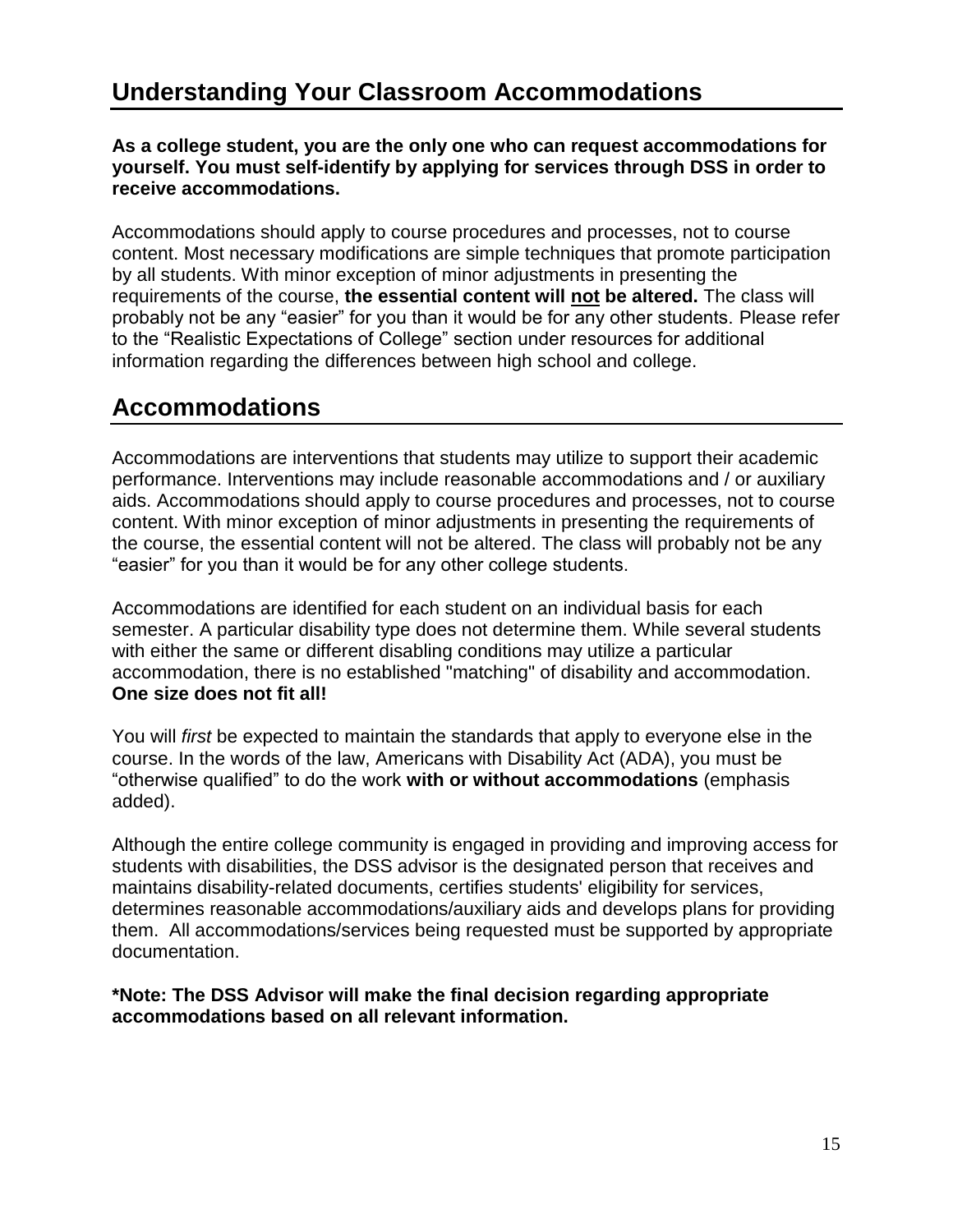### **Auxiliary Aids and Services**

A postsecondary student with a disability who is in need of auxiliary aids is obligated to provide notice of the nature of the disabling condition to the college and to assist it in identifying appropriate and effective auxiliary aids. In elementary and secondary school, teachers and school specialists may have arranged support services for students with disabilities. However, in postsecondary schools, the students themselves must identify the need for an auxiliary aid and give adequate notice of the need. The student's notification should be provided to the DSS Advisor. Unlike elementary or secondary schools, colleges may ask the student, in response to a request for auxiliary aids, to provide supporting diagnostic test results and professional prescriptions for auxiliary aids. A college also may obtain its own professional determination of whether specific requested auxiliary aids are necessary.

Colleges are not required to provide the most sophisticated auxiliary aids available; however, the aids provided must effectively meet the needs of a student with a disability. An institution has flexibility in choosing the specific aid or service it provides to the student, as long as the aid or service selected is effective. These aids should be selected after consultation with the student who will use them.

#### **Personal Aids and Services**

An issue that is often misunderstood by students and their parents is the provision of personal aids and services. Personal aids and services, including help in bathing, dressing, or other personal care, are not required to be provided by postsecondary institutions.

#### **The Section 504 regulation states:**

*Recipients need not provide attendants, individually prescribed devices, reader for personal use or study, or other devices or services of a personal nature.* 

Title II of the ADA similarly stated that personal services are not required.

Students with disabilities who graduate from a high school program or its equivalent, education institutions are no longer required to provide aids, service, or devices of a personal nature.

Postsecondary schools do not have to provide personal services relating to certain individual academic activities. Personal attendants and individually prescribed devices are the responsibility of the student who has a disability and not of the institution. For example, interpreters may be provided for classroom use but institutions are not required to provide interpreters for personal use or for help during individual study time.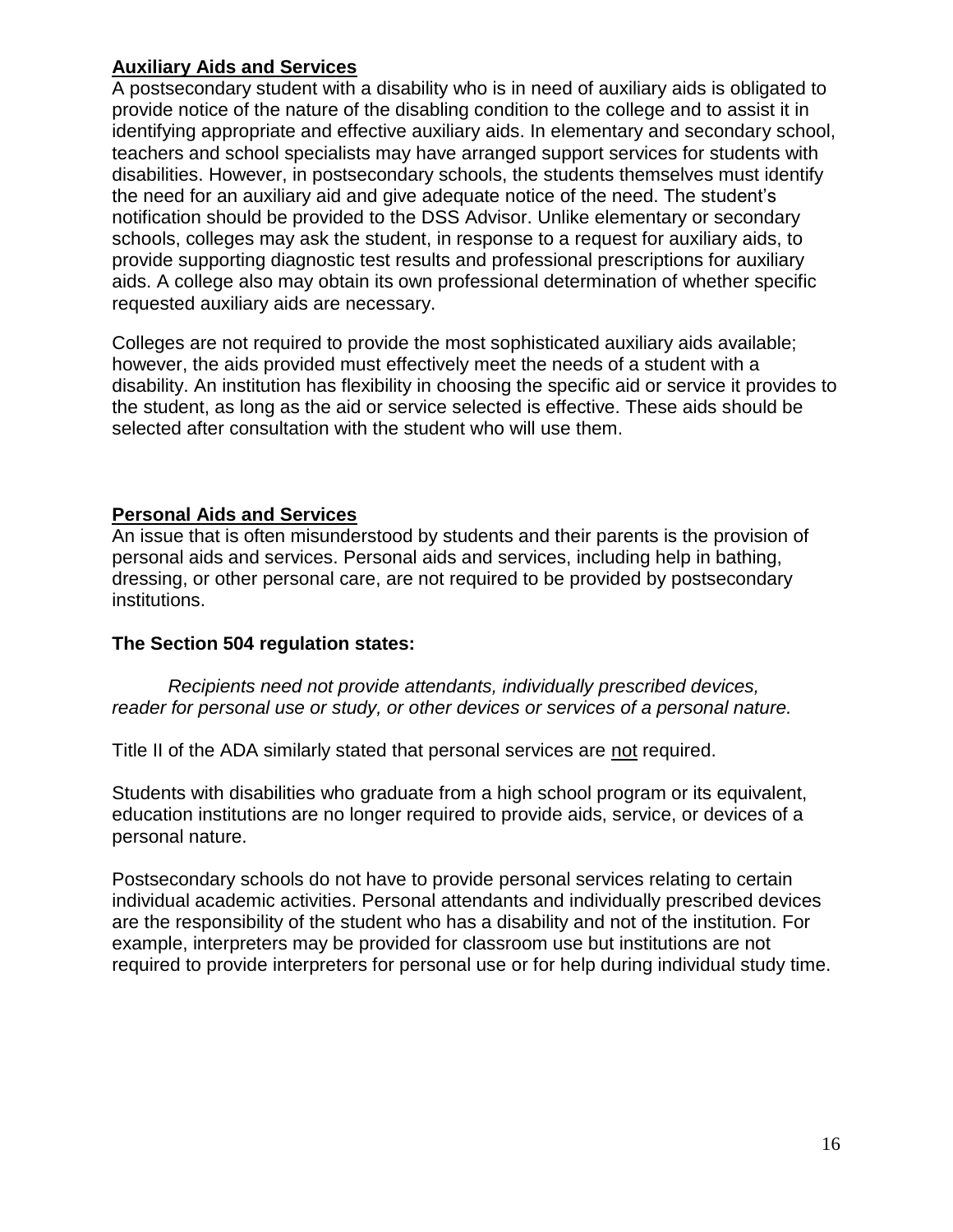

### **REGISTRATION SERVICES**

Registration dates are listed in the *[Southwest Texas Junior College](http://www.swtjc.edu/academics/catalog-and-schedule/index.html) [Catalog,](http://www.swtjc.edu/academics/catalog-and-schedule/index.html) [Southwest Texas Junior College](https://webadvisor.swtjc.edu:8443/WebAdvisor/WebAdvisor?TOKENIDX=6822558857&SS=1&APP=ST) Course Schedule,* and the *[SWTJC Website](http://www.swtjc.edu/)* for the desired semester. The first week of the designated registration period is considered Early Registration, which is when students with disabilities should go to the DSS advisor at the

campus they will be attending to register. Your DSS advisor will assist you with registration and preparation of your current accommodation plan. Students are encouraged to see an advisor prior to registration to plan their courses for the upcoming semester.

# **ASSIGNMENT TO CLASSROOMS**

Students with mobility impairments are strongly encouraged to review their schedules at least four weeks before classes begin and contact the DSS advisor regarding any problems with specific classroom accessibility. SWTJC cannot guarantee that classrooms will be accessible on the first day of class for those students who do not notify the appropriate DSS advisor of accessibility issues at least four weeks prior.

### **INTERPRETING SERVICES**

Interpreting services are provided for deaf or hard of hearing students. Since few interpreters are available in the area, students should request Interpreter services for classes and labs no less than a minimum of 60 days prior to each academic semester they plan to attend SWTJC. DSS cannot guarantee that services will be in place if insufficient notice is provided.

#### **NOTE TAKING SERVICES**

Note-taking services are available for students with learning disabled, physical/mobility impaired, or hearing impaired individuals whose disability precludes them from taking notes in class, with an approved documentation. It is important to notify your DSS advisor during your initial intake meeting or before the first day of class in order to arrange for a note taker as early as possible. If using a peer note taker, **it is your responsibility to pick up the notes from the DSS office.** When a note taker is provided, the student with a disability is also encouraged to take notes if possible. This assists the student to stay focused on the class and sharpen your own note taking skills.

# **SPEECH TO TEXT SERVICES**

Speech to Text services (Reading software) is provided for students who have visual impairments, learning disabilities or other disabilities that significantly impact the student's ability to read standard print. This software is available for exams and daily use with advanced notice. The college does not provide readers for home use.

#### **SCRIBE SERVICES**

Scribers are provided for students who are unable to write due to a physical or visual impairment, or a learning disability that significantly impacts their ability to write or perform fine motor skills. Scribes are used primarily for tests and exams. Students dictate answers to test questions to the scribe who writes the student's responses.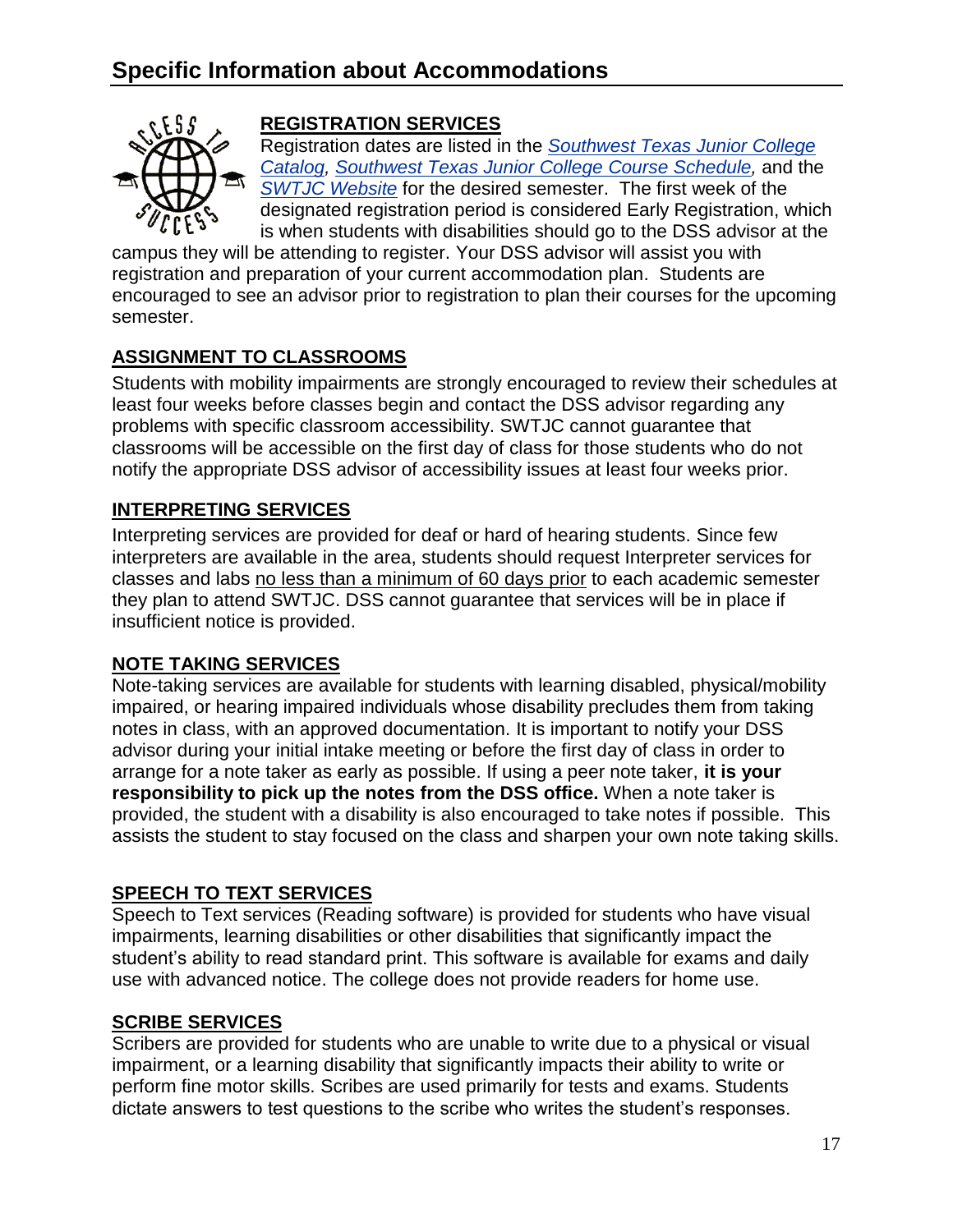Scribes are not able to offer explanations to test questions or professor's instructions or directions. Scribes are not available for home use. Students need to seek outside assistance to acquire scribes for their home use.

# **ACCOMMODATED TESTING SERVICES**

If special arrangements (such as extended time, oral tests, and testing outside of the regular classroom) are an approved accommodation, the instructor will take care of those arrangements in their own department.

• If an individual is allowed extended time the maximum amount of extra time that can be allowed is determined on a case-by-case basis. In general, the amount allowed is time and a half (e.g. a 50 minute class would qualify for a 75 minute test; an 80 minute class would qualify for a 120 minute test).

\*If an instructor does not have the time or space available to provide exam accommodations, a request to have an exam administered at the Testing Center may be submitted. The student must submit the request through our online [Accommodated](https://amacsam.quickbase.com/db/bpacm5myd?a=nwr) [Testing Request Form](https://amacsam.quickbase.com/db/bpacm5myd?a=nwr) at least two weeks prior to the exam date to ensure a reservation.

### **DIGITAL RECORDING**

If recording class lectures is an approved accommodation, the student will be asked to sign a Recording Agreement. In all cases, recordings are to be used for personal study only and destroyed at the end of the semester. **Digital recorders are available in the DSS office on a limited basis.**

# **ACCESSIBLE SEATING**

Desks without attached chairs are available for those classrooms that are not equipped with desks that can accommodate a wheelchair. Students are expected to have their own wheelchairs. The college cannot provide any personal equipment.

# **SHORT FREQUENT BREAKS**

Student should be allowed to leave the classroom necessary with minimal distraction to the class, with approved documentation. Breaks should not go beyond 3 to 4 minutes without reason.

# **TUTORIAL SERVICES**

Tutorial services are provided **FREE** to all SWTJC students. Tutors are available during scheduled times at the Student Support Services, Writing Center, and Student Success Center. Students are encouraged to utilize any of these services at their respective campus.

#### **Individuals are responsible for paying for private tutorial services for personal use.**

# **SPECIAL ASSISTANCE BY LIBRARY STAFF**

The staff at SWTJC campus libraries is available to assist individuals with disabilities provided they are given two days notice for special assistance is highly recommended. Individuals can learn about library services and receive assistance by contacting personnel at the main desk.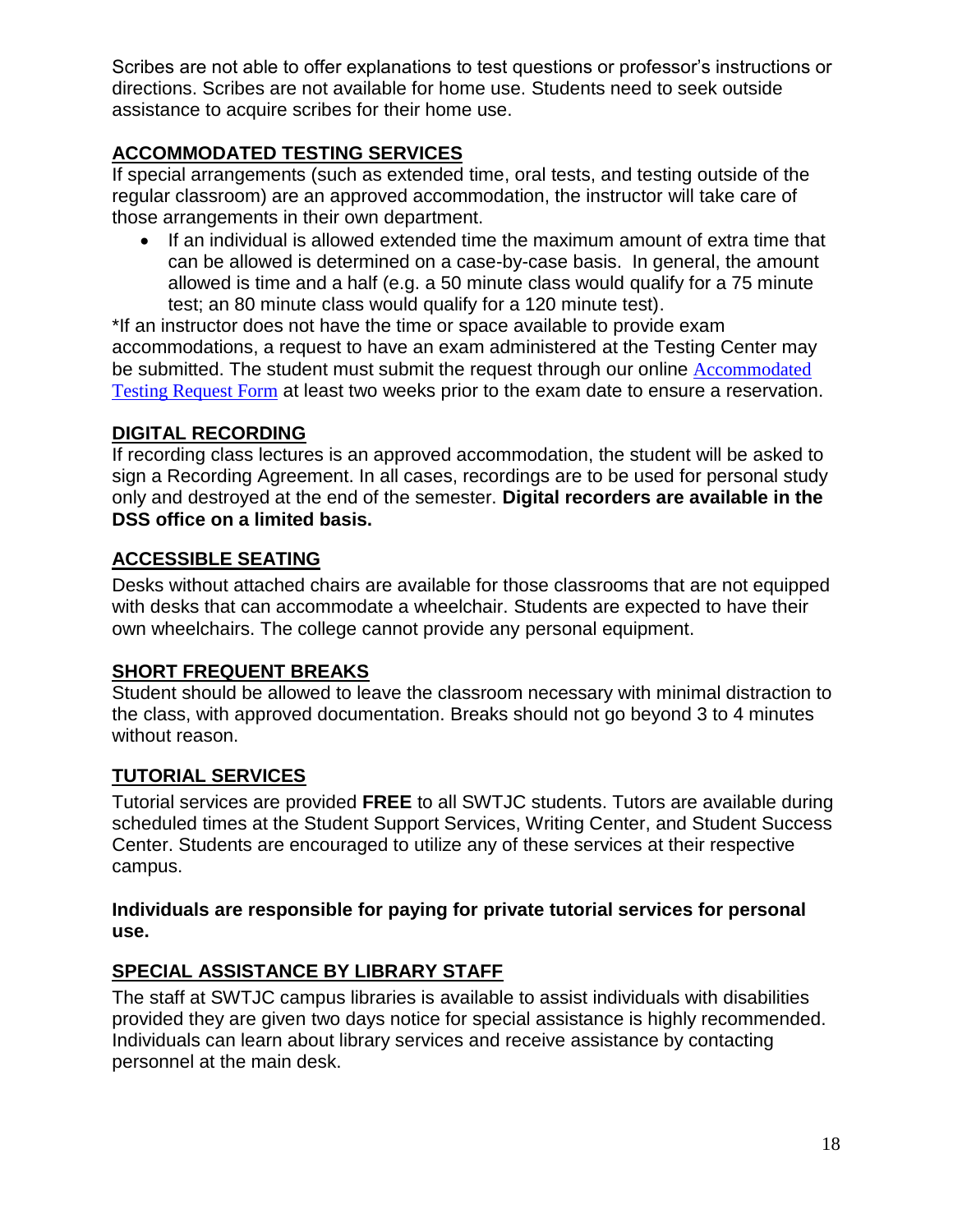# **ACCESSIBLE MATERIALS**

Students with visual impairments, physical/mobility disability or specific learning disabilities may qualify for accessible materials, such as textbooks and handouts. These requests must be submitted as early as possible to ensure sufficient time because digital media requests generally take 4-6 weeks to process. Students are encouraged to utilize many resources available to them, such as Learning Ally (See *Disability Resources*, page 28).

#### **THE LIBRARY OF CONGRESS**

The Library of Congress, National Library Service for the Blind and Physically Handicapped (Regional and Sub-regional Libraries) has a large collection of recorded, large print, and Braille books, magazines and music. Students are highly encouraged to utilize this resource. (See *Disability Resources*, page 28)

### **BRAILLED MATERIAL**

Students with visual impairment are encouraged to contact the Education Service Center, Region 20 to meet their certified Braille transcription needs. (See *Disability Resources*, page 28)

# **DISABLED PARKING**

Disabled Parking spaces at SWTJC are designated by appropriate signage and painted identification. Individuals who park on campus must obtain a parking decal from the Admissions Office. State permits (hang-tag or plate) are required to park in disabled parking spaces. Any vehicle not displaying the proper disability plate or placard and SWTJC parking permit will result in ticketing.

#### **CAMPUS HOUSING (Uvalde Campus Only)**

Our residence halls are modified to accommodate students with disabilities. If you have special needs for certain accommodations, please notify the DSS advisor. Requests for housing accommodations **require** a minimum of 30 days **with** proper documentation.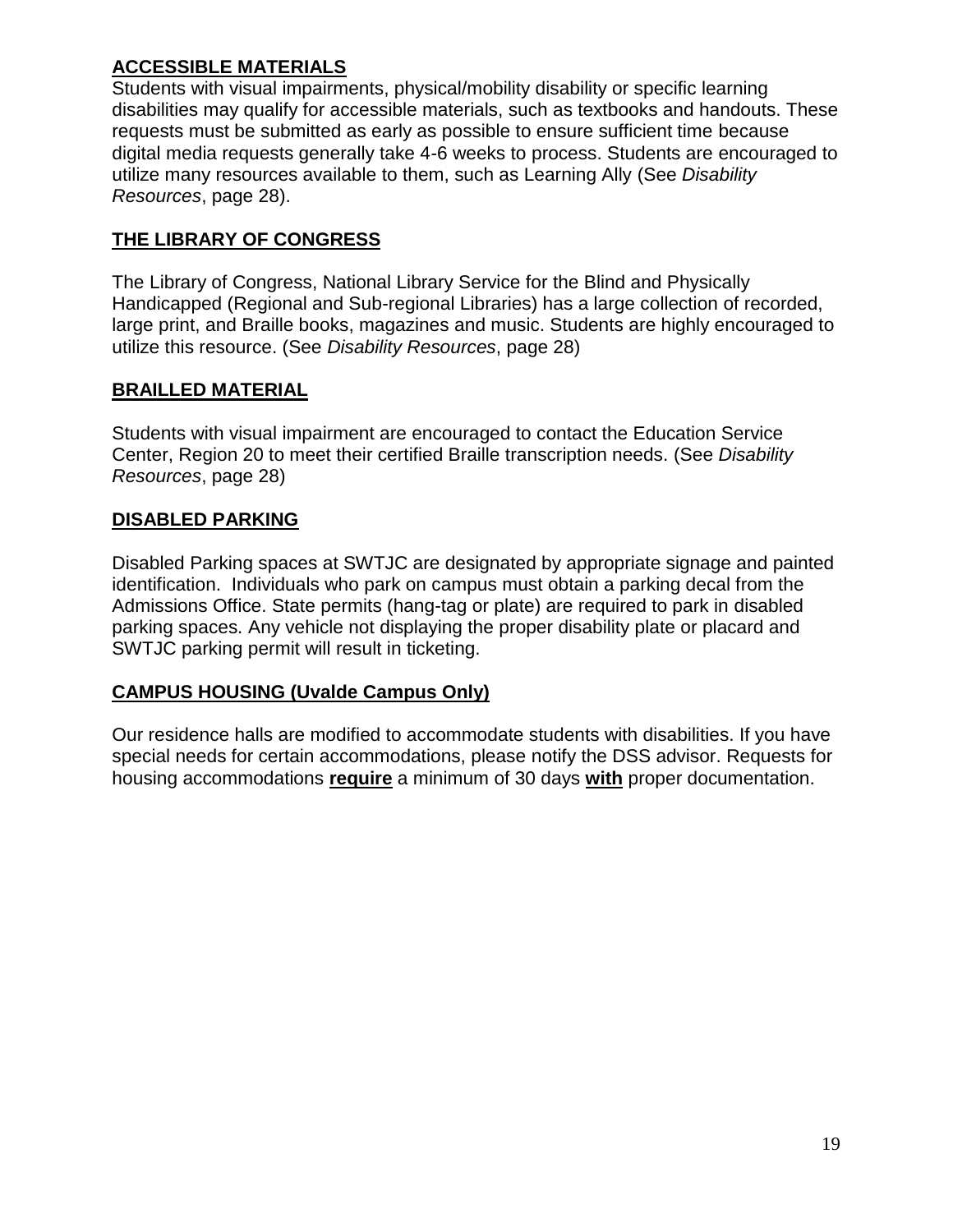# **Medical Emergency Response Procedure for Students with Disabilities**

• It is the student's responsibility to notify the DSS advisor and his/her individual instructors of a medical condition that might result in an emergency situation. Medical conditions that a student should give notice of include, but are not limited to, seizure disorders, heart disease, abnormal heart rhythms,



diabetes, hypoglycemia, cardiomyopathy, asthma, other breathing disorders, fainting spells, blackouts, chronic fatigue syndrome, severe arthritis, and head injury.

- If a medical emergency should occur while a student is on campus, 9-1-1 will be called and an ambulance requested. The student will be transported to an emergency room at a near by hospital.
- **The DSS Advisors are not medical personnel. Therefore, 9-1-1 should be called immediately for the student to receive appropriate medical attention.** Campus nurse should be called to offer support for the student, which includes notifying designated individuals of the emergency and providing health information if the student is unable to do so.

# **ASL Interpreter/CART Services**



**ASL Interpreter or CART (Communication Access Real-Time Translation) Services** are available to assist communication needs for Deaf and Hard of Hearing students. These services are available in the classroom during lecture, tutoring sessions, appointments with teachers, advisors, advisors, and other staff members of the college, and for special events that take place at the college.

Upon approval of services, you must sign the [ASL Interpreter/CART Services](https://forms.office.com/Pages/ResponsePage.aspx?id=bynaZpvGgUSfTztVz55GDt-N37BIGFNEjYuYpyeBp0RUM1BSTUQ4VkgyUFI1MTY0WEhPQ1k3NDI2My4u)  [Agreement.](https://forms.office.com/Pages/ResponsePage.aspx?id=bynaZpvGgUSfTztVz55GDt-N37BIGFNEjYuYpyeBp0RUM1BSTUQ4VkgyUFI1MTY0WEhPQ1k3NDI2My4u) Highlights of the policy are listed below, but you may view the entire agreement at the link above or by requesting it from the DSS office.

Since few interpreters are available in the area, **DSS requires a minimum of sixty-day notice** to obtain the services of an interpreter for each academic semester. DSS cannot guarantee that services will be in place if insufficient notice is provided. At SWTJC, we never **assume** that you need an interpreter; **if you do not request an interpreter, no interpreter will show up for your classes.**

If you need an interpreter for something outside of class, such as meetings with instructors or other SWTJC staff, tutoring, or campus events, please **request an interpreter at least 5 days before you will need one.** If you wait until the last minute to request an interpreter, there will not be an interpreter available for you.

Please note that SWTJC only provides interpreters for assignments relating to college business. If you need an interpreter for an assignment outside of college business, SWTJC is not responsible for providing an interpreter.

**SWTJC is not responsible for providing an interpreter for personal use.**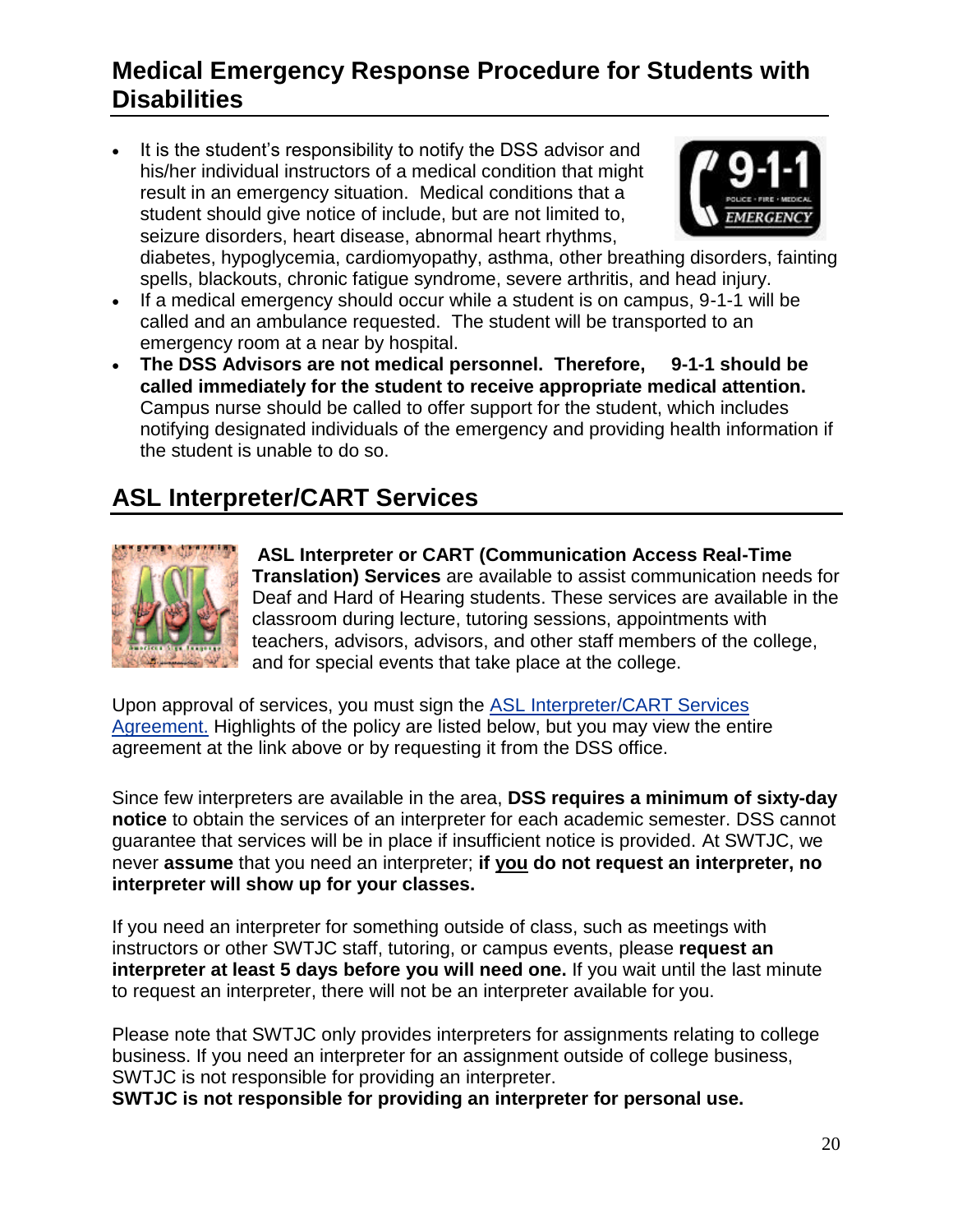#### **Your interpreter's responsibility**

Your interpreter is responsible for interpreting communication between you and any person you need to talk with at SWTJC. This includes interpreting your class lectures, interpreting your class meetings with instructors, advisors, tutors, advisors, or other staff members at the college, or special events held on campus. Interpreters are not advisors, tutors, or instructors. Please note that your interpreter's only responsibility is to interpret for you. Interpreters are not authorized to discuss course content, grades, assignments, deadlines, etc.

#### **Keeping your Interpreter Services**

#### **Student Absences or "No Show" Policy**

The interpreter will wait for 15 minutes for any class under 50 minutes and 20 minutes for any class longer than 60 minutes. If you are absent from a class 3 times (2 times for evening classes), without contacting your interpreter or DSS advisor, your interpreting services will be cancelled for ALL classes for the rest of the semester. You are responsible for your attendance in class and you will need to meet with your DSS advisor in order to get your interpreting services reinstated. You must let your interpreter know about your class schedule; if you don't, your interpreter will not wait for you.

#### **Note: This policy is also true for tests, quizzes, and finals! Final tests at the end of the semester sometimes take place in a different place or at a different time than the regular class time. Discuss this with your interpreter and make sure you have made interpreting arrangements for finals!**

Also, don't just assume that your interpreter knows about a change in the class time or place just because he or she was interpreting in your class while the teacher was talking about it. It's your responsibility for these changes.

Please contact your DSS advisor if your interpreter does not show up in class when he or she is supposed to be there. Sometimes interpreters are sick or have family emergencies; we will try our best to get a substitute interpreter for your class.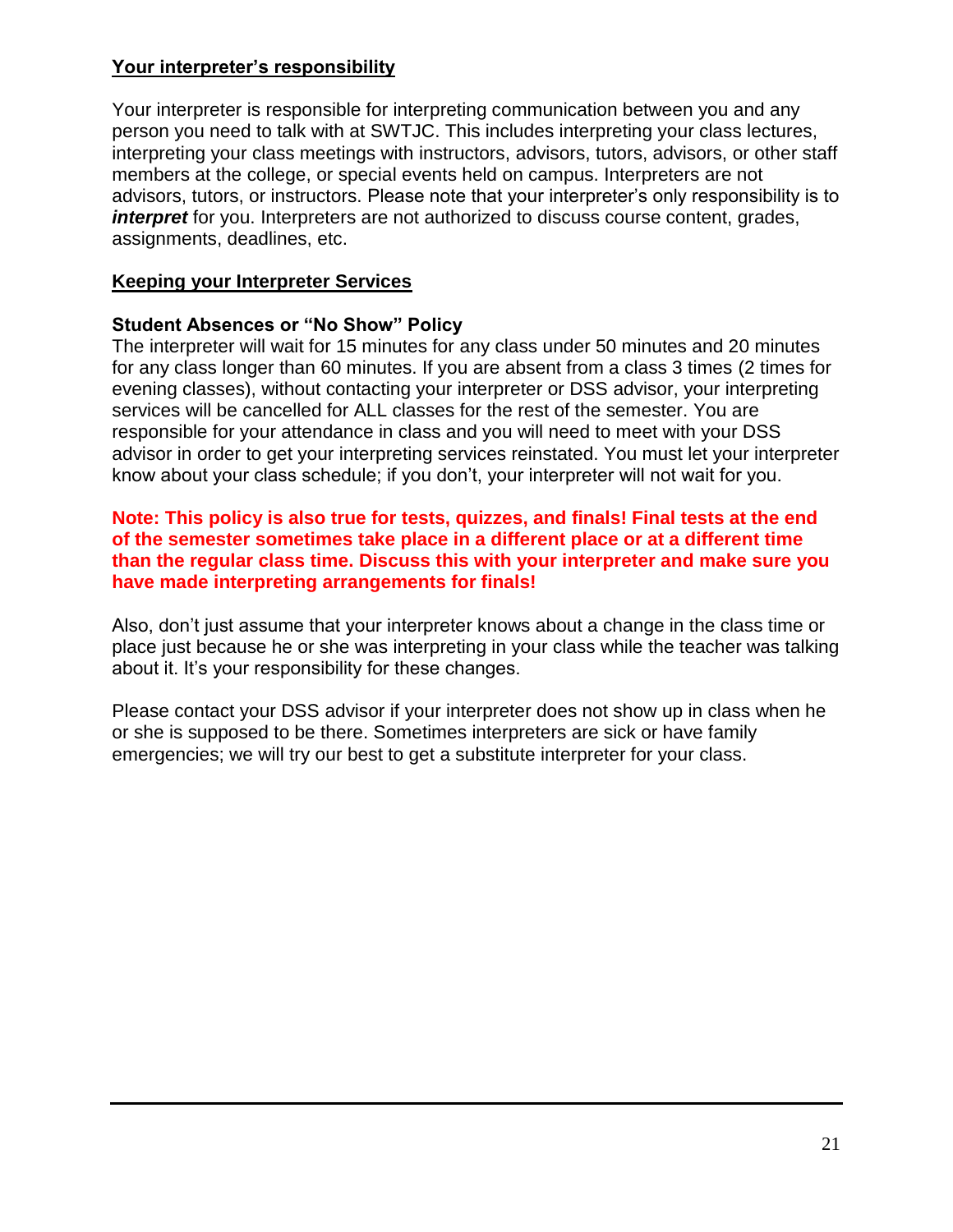# **Emotional Support Animal in Student Housing\_\_\_\_\_\_\_\_\_\_\_\_**

In accordance with federal and state law (Fair Housing Act), emotional support animals (assistance animals) are permitted within student housing and areas immediately surrounding the residential facilities for approved students with disabilities on a case-bycase basis. Students seeking approval for the use of an emotional support animal within student housing will be required to submit an application and other supporting documentation to the DSS office for a determination of eligibility.

Individuals with a disability may be entitled to keep an emotional support animal as reasonable accommodation in housing facilities that otherwise impose restrictions or prohibitions on animals. In order to qualify for such an accommodation, the emotional support animal must be necessary to afford the individual an equal opportunity to use and enjoy a dwelling or to participate in the housing service or program. Further, there must be a relationship, or nexus, between the individual's disability and the assistance the animal provides.

Emotional support animals are **NOT** considered to be service animals and improperly representing an emotional support animal as a service animal is in violation of State of Texas Human Resource Code Sec. 121.006(a).

#### **Criteria for Emotional Support Animals in SWTJC Student Housing**:

(a) Typically, an emotional support animal is prescribed to an individual with a disability by a healthcare or mental health professional and is an integral part of a person's treatment process (not a pet).

(b) Emotional support animals should have basic obedience and socialization training.

(c) Individuals living in campus housing will be permitted to have no more than one emotional support animal.

(d) Emotional support animals must be in compliance with the Code of Ordinances of the City of Uvalde, Texas Title 6. Any animal that is not allowed within a community due to city ordinances is not eligible as an emotional support animal.

#### **Procedures for obtaining approval for the use of an Emotional Support Animal**

- The student contacts the Student Housing department regarding the request to have an emotional support animal in their resident room for the academic semester.
- The student applies through the online Disability Support Services Application. The form must be completed in its entirety along with a certified letter by a qualified healthcare provider and/or a licensed clinical professional. SWTJC expects any licensed clinical professional to be licensed in the state of Texas. No out of state telehealth, documentation will be accepted.
- The student submits the form and supporting documentation from the qualified provider and/or a licensed clinical professional for the request.
- The DSS representative reviews the documentation and determines if the student is eligible to have a housing accommodation for the academic semester. **Documentation from an online organization is not acceptable and not recognized by SWTJC as valid.**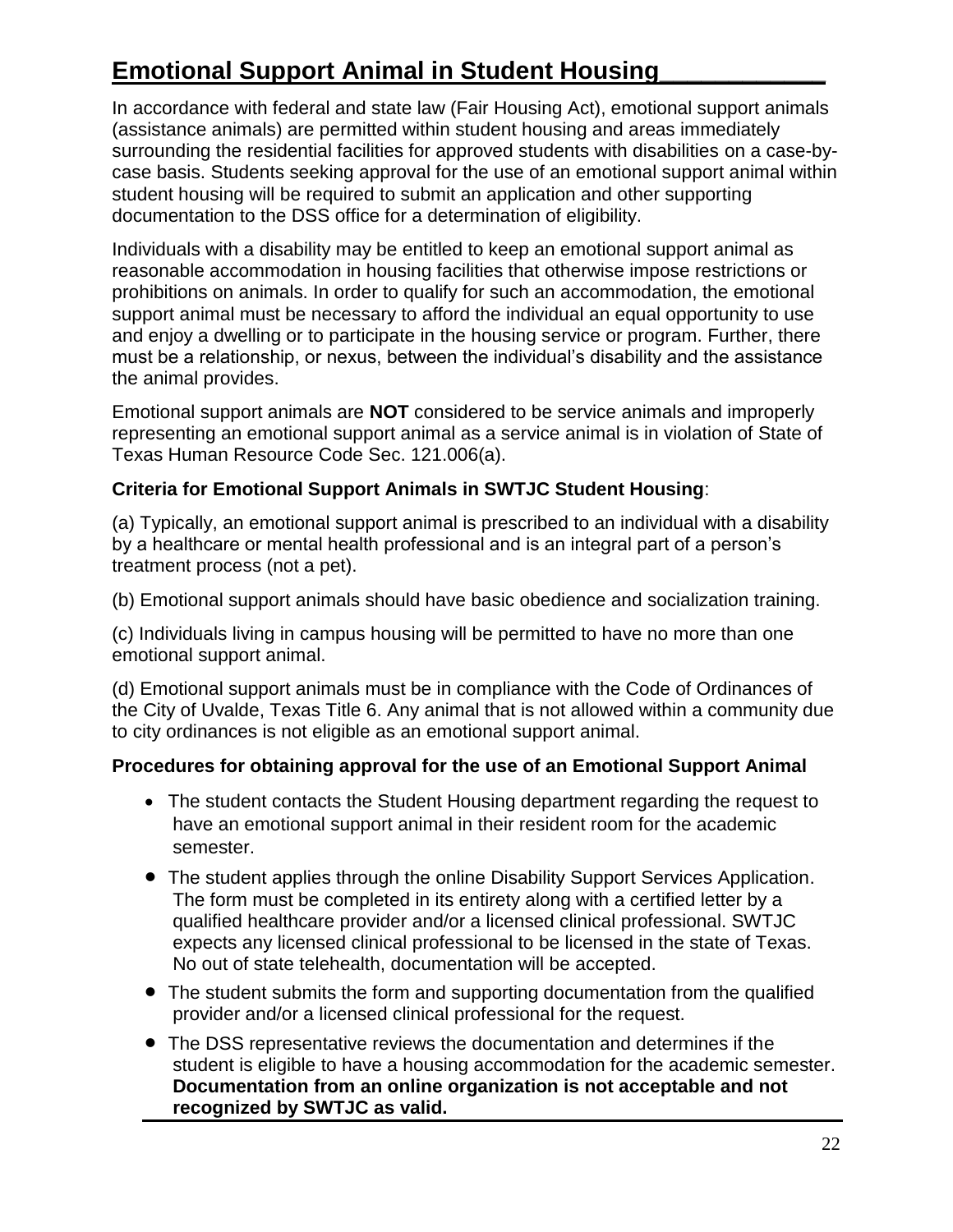# **Service Animal Policy**

Southwest Texas Junior College is committed to compliance with federal laws regarding individuals with disabilities. All questions regarding service animals should be directed to the DSS office. No documentation will be required to bring **certified service** animals into academic buildings on campus.

#### **The Definition:**

The Americans with Disabilities Act (ADA) defines a service animal as . . .

#### **Service animals are defined as dogs that are individually trained to do work or perform tasks for people with disabilities.**

*" Examples of such work or tasks include guiding people who are blind, alerting people who are deaf, pulling a wheelchair, alerting and protecting a person who is having a seizure, reminding a person with mental illness to take prescribed medications, calming a person with Post Traumatic Stress Disorder (PTSD) during an anxiety attack, or performing other duties. Service animals are working animals, not pets. The work or task a dog has been trained to provide must be directly related to the person's disability. Dogs whose sole function is to provide comfort or emotional support do not qualify as service animals under the ADA."* **([Please see ADA.gov for more information on service](https://www.ada.gov/regs2010/titleII_2010/titleII_2010_regulations.htm#a35136)  [animals.\)](https://www.ada.gov/regs2010/titleII_2010/titleII_2010_regulations.htm#a35136)**

If an animal meets this definition, it is considered a service animal regardless of whether it has been licensed or certified by a state or local government or an animal training program.

This definition means that 1) an individual must have a disability as defined by the ADA, and 2) the accompanying animal must be trained to do specific tasks for the qualified individual.

Students desiring to house a service animal on campus should first contact DSS to submit a *Housing Accommodation(s) Request Form* as well as the Service Animal Policy.

#### **Procedures for Requesting to use a Service Animal in Campus Housing:**

- Apply for services through the office of Disability Support and identify the animal as a Service Animal
- Complete the *Housing Accommodation(s) Request Form*
- Provide health statement from a licensed veterinarian dated within the past year verifying animal's veterinary health and current vaccinations
- Provide dog license tag, rabies tag, owner ID, and/or photo dog ID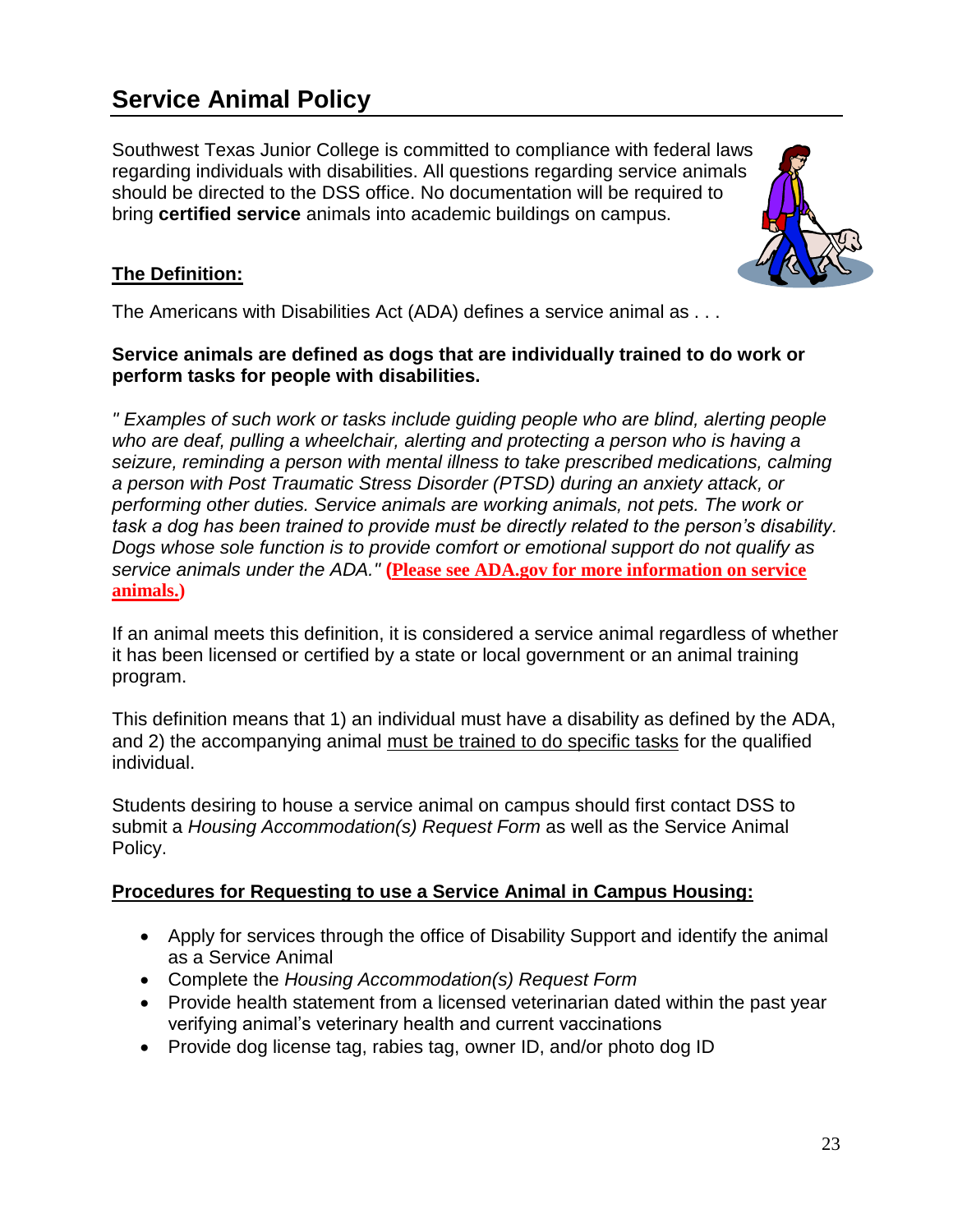#### **Service Animal in Training:**

- ADA recognizes one's ability to train their own animal. However, the ADA does not recognize a service animal in training as a service dog, and does not allow the same access.
- Texas Law allows for Service Animals in Training, but must be accompanied by approved handler at all times.
- The use of this animal on campus must be approved by Disability Support Services.
- If student is the approved (certified) trainer, then documentation stating such must be provided to Disability Support Services. If student is NOT the approved trainer, student and service dog in training must be accompanied by approved trainer at all times.

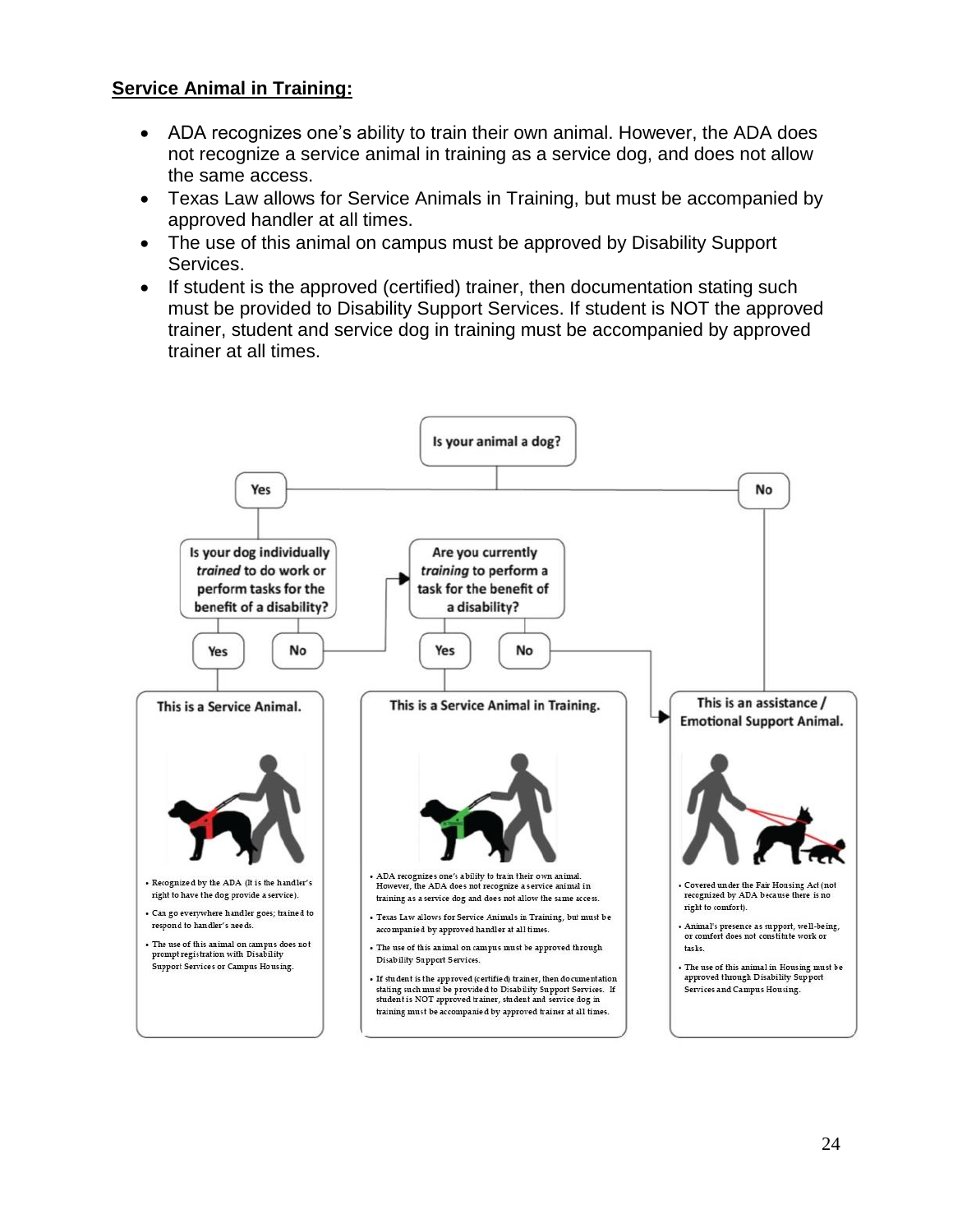# **Student Code of Conduct**



All students, regardless of disability, are responsible for adhering to the Student Code of Conduct published annually in the Southwest Texas Junior College Student Handbook. The Code can be summarized by:

The student shall not verbally threaten or abuse college personnel or other students, physically threaten or assault others, willfully damage college property, misuse drugs or alcohol on college property, or interfere with the learning environment by disruptive verbal expressions or actions.

Students who participated in special education programs while in elementary, middle, or high school were able to receive modifications in the school's behavior code. This option is not available at the college level. When registering for classes at SWTJC, the student must consider whether he/she will be able to adhere to the Code of Conduct. **The Americans with Disabilities Act (ADA) does not excuse or protect an individual from penalty for emotional or violent outbursts blamed on an impairment.** (Hamilton v. Southwestern Bell Telephone, 136 F.13d 1047, 1052 (5th Cir. 1998)).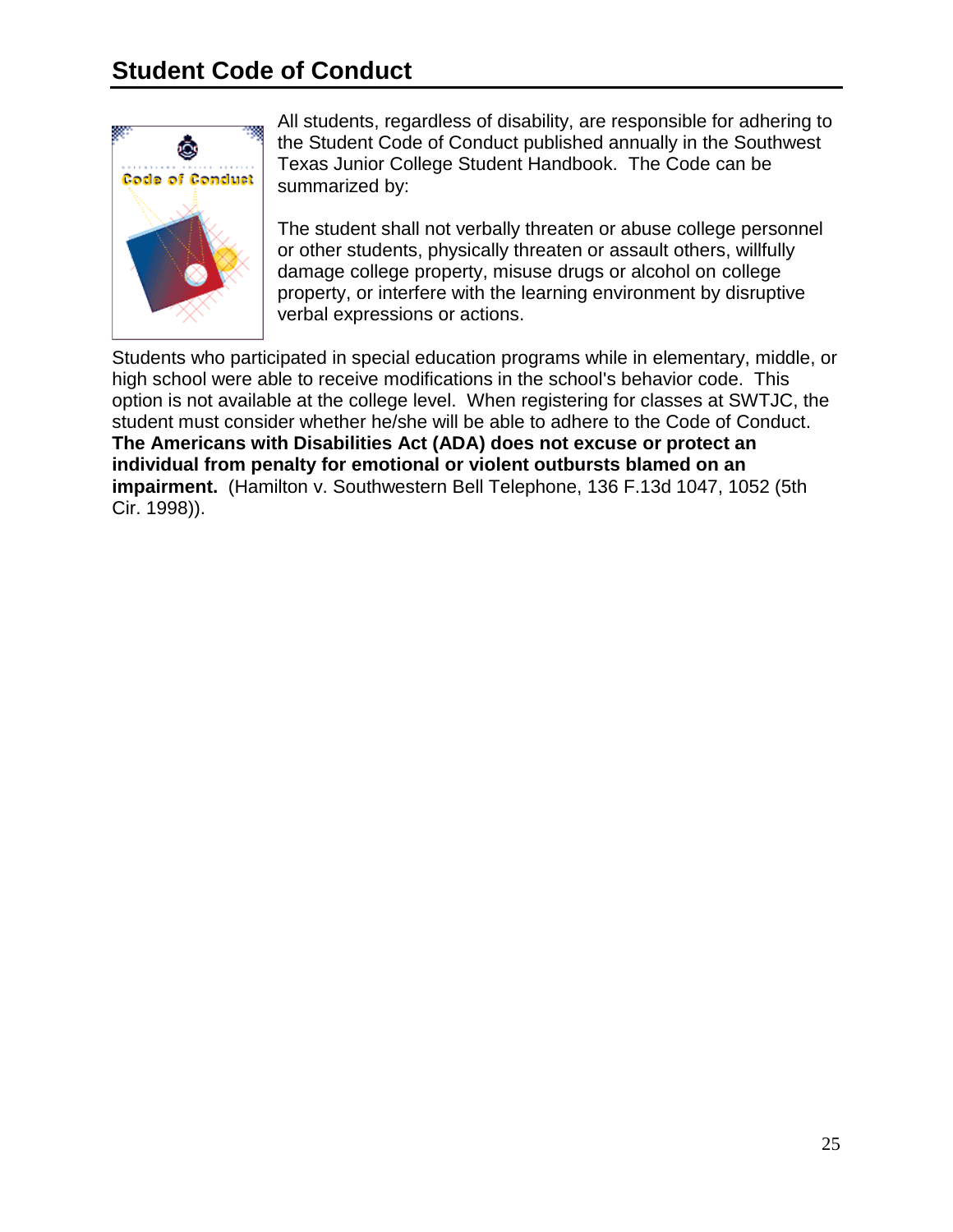# **Campus Resources**

#### **STUDENT SUPPORT SERVICES**

Free services are offered to qualified individuals. In order to qualify a student must:

- Be a first-generation college student (neither parent has completed a four-year college degree);
- Meet income guidelines; **or**
- **Have a documented disability**.

Applications are available at Student Support Services located in the Sterling Fly Building on the Uvalde campus or at the Student Success Centers on the Del Rio and Eagle Pass campuses.

Services offered by Student Support Services include:

- Tutoring (one-on-one and/or group),
- Assessment preparation,
- Transfer assistance to students who plan to continue their education beyond a certificate or associate degree program,
- College visits to four year institutions to discover available opportunities,
- Workshops and seminars in the areas of time management, study skills, test anxiety, and other areas of interests,
- Learning styles and self-exploration assistance,
- Career interest, explorations, and preparation sessions,
- Advising in academics, financial aid, and personal concerns,
- Cultural and educational enrichment activities, and
- Referral service

#### **CARL D. PERKINS ASSISTANCE**

The Carl Perkins Grant is a federal grant that was created to assist **Technical-Vocational students.** Applications are available at the Business Office located in the Flores Building on the Uvalde campus.

Free services are offered to qualified individuals. In order to qualify a student must be:

- Unemployed or Underemployed
- Eager for a promotion
- Recent high school grads
- Single Parents
- Displaced Workers

Types of assistance offered:

- Childcare expenses
- Transportation
- Receiving public assistance
- Out-of-school youth
- Considering a career in a technical field
- Textbooks
- Tutoring Services
- Work Study Jobs

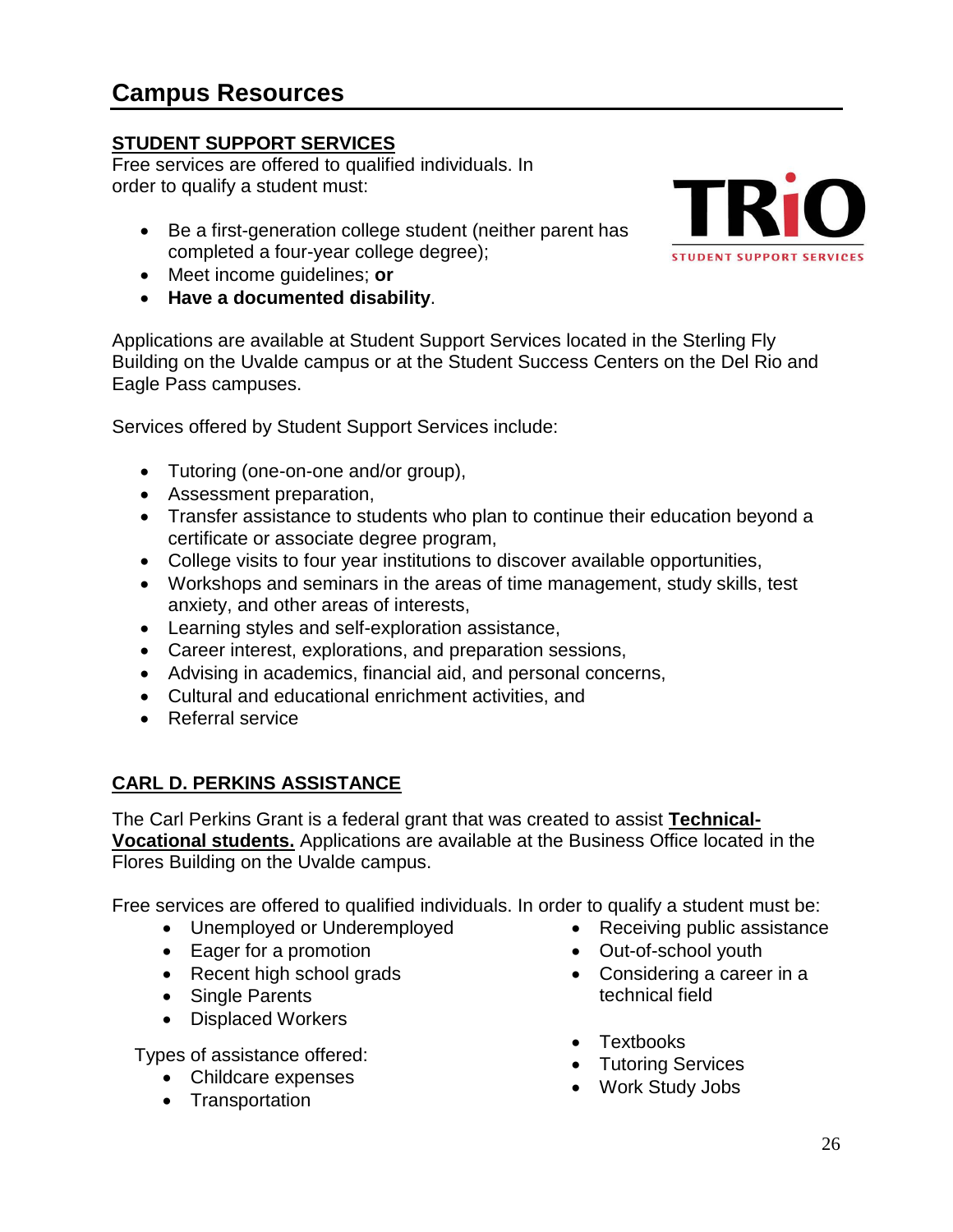# **Important Telephone Numbers**

| Southwest Texas Junior College                                                                           |                              |
|----------------------------------------------------------------------------------------------------------|------------------------------|
| <b>Uvalde Campus</b><br>Del Rio Campus                                                                   | 830-278-4401<br>830-775-1550 |
| Eagle Pass Campus                                                                                        | 830-758-4100                 |
| <b>Crystal City Campus</b>                                                                               | 830-374-2828                 |
| <b>Admissions &amp; Registrars</b>                                                                       | 830-591-7255                 |
| <b>Bookstore</b>                                                                                         | 830-591-7270                 |
| <b>Business Office</b>                                                                                   | 830-591-7356                 |
| Campus Housing (Uvalde)                                                                                  | 830-279-1823                 |
| Carl D. Perkins                                                                                          | 830-591-2926                 |
| <b>Vice President of Student Services</b>                                                                | 830-591-7223                 |
| Director of Student Engagement & Success                                                                 | 830-591-7296                 |
|                                                                                                          |                              |
| <b>Disability Support Services</b><br>Uvalde, Hondo, Pearsall & Crystal City<br><b>Eagle Pass Campus</b> | 830-591-2908<br>830-758-4156 |
| <b>Del Rio Campus</b>                                                                                    | 830-758-4102<br>830-703-1593 |
| <b>Financial Aid</b>                                                                                     | 830-591-7318                 |
| <b>Miller Library</b>                                                                                    | 830-591-7254                 |
| <b>Student Success Center</b>                                                                            | 830-591-4173                 |
| <b>Student Support Services</b>                                                                          | 830-591-7295                 |
| <b>Testing Center</b>                                                                                    | 830-591-7346                 |
| <b>Writing Center</b>                                                                                    | 830-591-2908                 |

# **SWTJC Web Page Address [www.swtjc.edu](http://www.swtjc.edu/)**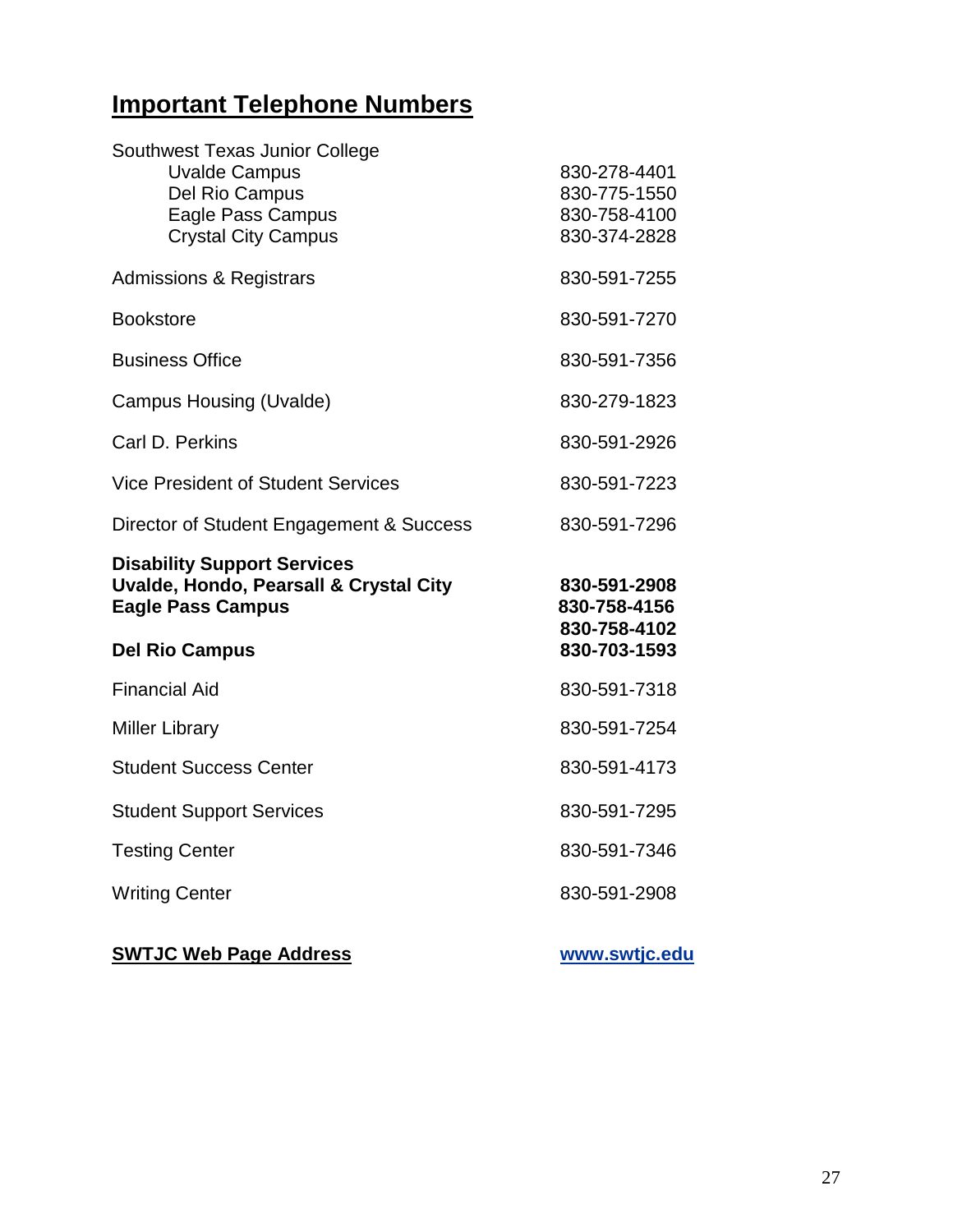# **REALISTIC EXPECTATIONS OF COLLEGE**

The type of instruction and support that you may have received in high school is different from the type of instruction and support that you will receive in college. The following is a list of major differences between high school and college that will help you be more aware of what is ahead.

|                         | <b>High School</b>                                                                                                                                      | College                                                                                                                                                           |
|-------------------------|---------------------------------------------------------------------------------------------------------------------------------------------------------|-------------------------------------------------------------------------------------------------------------------------------------------------------------------|
| 1. Contact with Teacher | Teacher-Student contact is<br>closer and more frequent (5<br>days/week).                                                                                | Instructor-student contact is<br>less frequent (1 to 3<br>times/week).                                                                                            |
|                         |                                                                                                                                                         |                                                                                                                                                                   |
| 2. New Status           | Student establishes a personal<br>status in academic and social<br>activity based on family-<br>community factors.                                      | Student is in a new situation<br>where there is little carry-over<br>of either family or community<br>reputation.                                                 |
|                         |                                                                                                                                                         |                                                                                                                                                                   |
| 3. Counseling           | Counseling by teachers or<br>guidance advisors is<br>personalized. Guidance<br>personnel are more easily<br>available. Parental contact is<br>constant. | Counseling must be sought by<br>students. Parental contact is<br>much more difficult and limited<br>if student is living away from<br>home.                       |
|                         |                                                                                                                                                         |                                                                                                                                                                   |
| 4. Dependence           | Student is told what to do in<br>most situations. Follow-up on<br>instructions is often the rule.                                                       | Student is on his/her own.<br>Self-discipline is required.                                                                                                        |
|                         |                                                                                                                                                         |                                                                                                                                                                   |
| 5. Motivation           | Student gets support and<br>encouragement to achieve or<br>participate from parents,<br>teachers, or advisors.                                          | Student must supply his/her<br>own motivation.                                                                                                                    |
|                         |                                                                                                                                                         |                                                                                                                                                                   |
| 6. Freedom              | Student is supervised by<br>parents, teachers, and school<br>administrators on a daily<br>basis.                                                        | Student has much more<br>freedom. Student must accept<br>responsibility for his/her<br>actions.                                                                   |
|                         |                                                                                                                                                         |                                                                                                                                                                   |
| 7. Distractions         | Distractions are from school<br>and community but these are<br>partially controlled by school<br>and home.                                              | Many more distractions. Many<br>more temptations to neglect<br>academic demands. Many<br>more opportunities to become<br>involved in nonproductive<br>activities. |
|                         |                                                                                                                                                         |                                                                                                                                                                   |
| 8. Value Judgments      | Student often makes value<br>judgments based on parental<br>values. Student may have<br>value judgments made for<br>him/her.                            | Student-student contact and<br>instructor-student contact may<br>lead to new value judgments<br>arrived at without parental<br>guidance.                          |

Adapted from "What Education Life after High School? Successful Transition for Students with Learning Disabilities to Postsecondary Educational Settings," by Daryl Mellard 1994, in E.S. Ellis & D.D. Deschler (Eds), Teaching the Learning Disabled Adolescent (p.1-49). Copyright 1994 by Love Publishing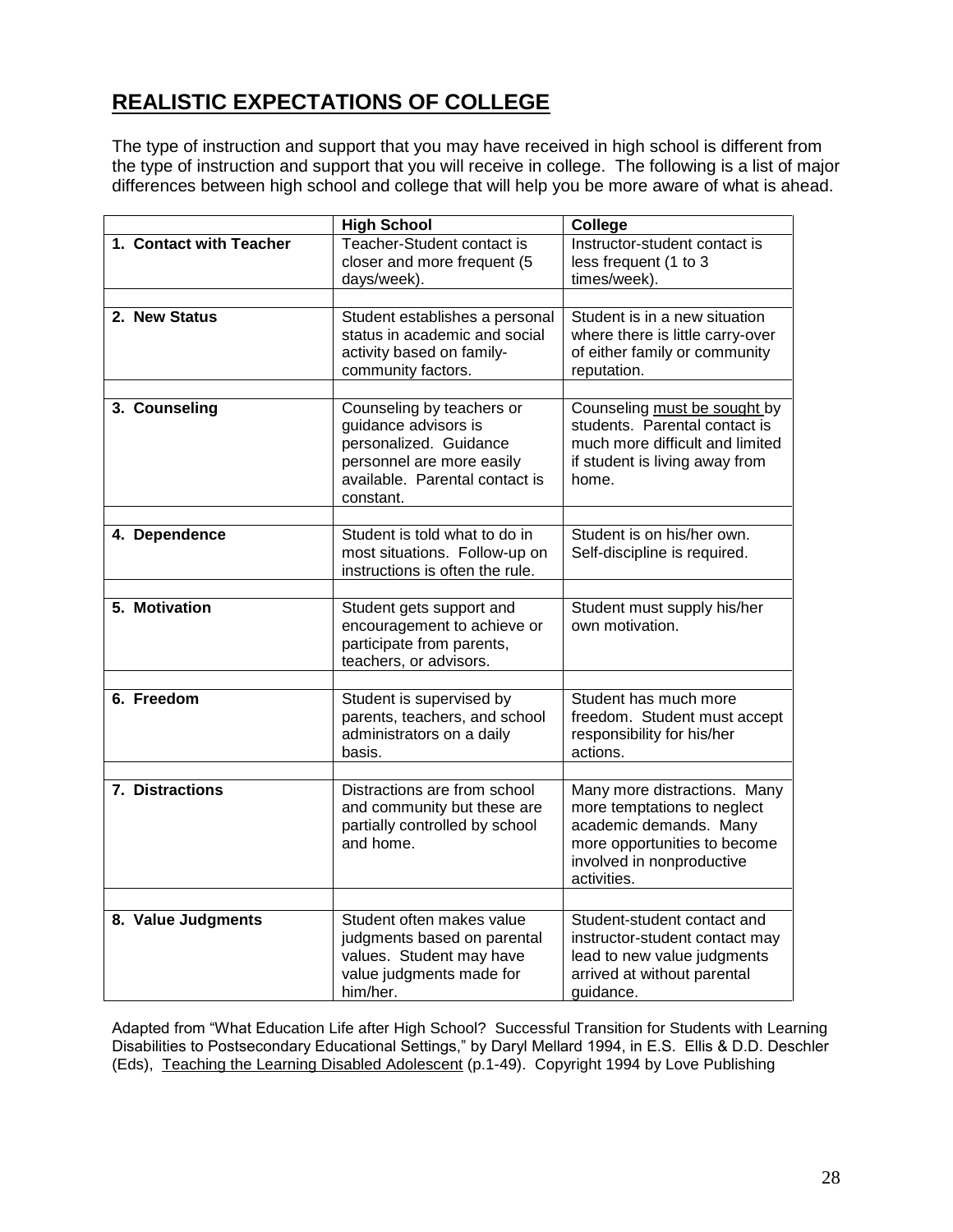# **Community Resources**

#### **Texas Workforce Solutions – VR (Formerly DARS)**

(830) 591-2804 (830) 773-9259

Del Rio Field Office **Main Office in Austin** 1601 Veterans Blvd. Ste. 1 4800 N. Lamar Blvd. Del Rio, TX. 78840 Austin, TX 78756 (830) 306-4001 1-800-628-5115

#### **Texas State Commission for the Blind**

San Antonio Field Headquarters 4204 Woodcock Drive, Ste. 274 Trinity Bldg., 2nd Floor San Antonio, TX 78228-1324 1-210-785-2750 1-800-687-7039

#### **Alternate Text for Print Disabilities**

Learning Ally is a national non-profit dedicated to helping students with print disabilities, including blindness, visual impairment and dyslexia. Membership through Learning Ally includes access to alternate text through audio files.<https://www.learningally.org/>

#### **Texas State Library and Archives Commission (a regional library)**

Talking Book Program P.O. Box 12927 Austin, TX 78711-2927 Tel: (512) 463-5458 TDD: (512) 463-5449 [www.tsl.state.tx.us/tbp/index.html](http://www.tsl.state.tx.us/tbp/index.html)

#### **Braille Services**

Education Service Center, Region 20 1314 Hines Avenue San Antonio, TX 78208-1899 1-210-370-5678 or 1-800-514-9310 Fax: (210) 370-5696 [www.braille.edu](http://www.braille.edu/)

#### **Texas School for the Deaf**

[www.tsd.state.tx.us](http://www.tsd.state.tx.us/) 1-800-332-3873

Uvalde Field Office **Eagle Pass Field Office** Eagle Pass Field Office 216 W. Main St. 1593 S. Veterans Blvd. Uvalde, TX 78801 **Eagle Pass, TX 78852**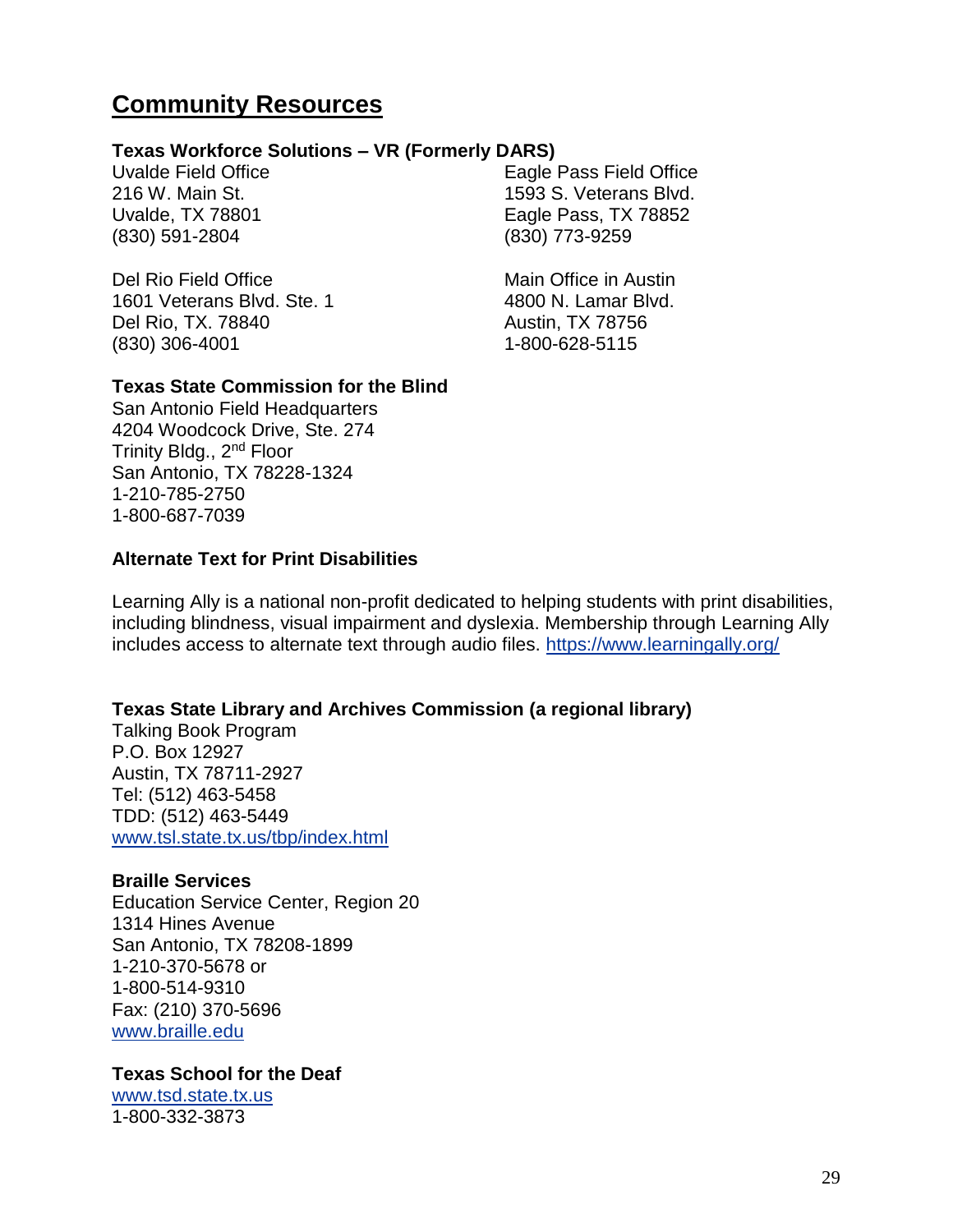# **Commonly asked Questions by Students**

#### **What does substantially limiting mean?**

According to Section 504 of the Rehabilitation Act of 1973, substantially limiting is defined as being unable to perform a major life activity, or significantly restricted as to the condition, manner, or duration under which a major life activity can be performed, in comparison to the average person or to most people.

### **What is a major life activity?**

Section 504 of the Rehabilitation Act of 1973, defines a major life activity as caring for oneself, performing manual tasks, walking, seeing, hearing, speaking, breathing, learning, and working.

### **Do I have to inform a postsecondary school that I have a disability?**

No. However, if you want the school to provide an academic adjustment, you must identify yourself as having a disability. In any event, your disclosure of a disability is always voluntary.

### **What academic adjustments must a postsecondary school provide?**

The appropriate academic adjustment must be determined based on your disability and individual needs. In providing an academic adjustment, your postsecondary school is not required to lower or effect substantial modifications to essential requirements. For example, although your school may be required to provide extended testing time, it is not required to change the substantive content of the test. In addition, your postsecondary school does not have to make modifications that would fundamentally alter the nature of a service, program or activity or would result in undue financial or administrative burdens. Finally, your postsecondary school does not have to provide personal attendants, individual devices, readers for personal use or study, or other devices or services of a personal nature, such as tutoring or typing.

#### **Do I have to prove that I have a disability to obtain an academic adjustment?**

Generally, yes. Your school will require you to provide documentation that shows you have a current disability and need an academic adjustment.

# **What documentation should I provide?**

A self-identification form is included in the application for services. Additionally, you are encouraged to provide documentation prepared by an appropriate professional, such as a medical doctor, psychologist or other qualified diagnostician. The documentation should include the following: a diagnosis of your current disability; the date of the diagnosis; how the diagnosis was reached; the credentials of the professional; how your disability affects a major life activity; and how the disability affects your academic performance. If you do not have access to current documentation from a professional, an additional interview may be given by the DSS advisor at your respective campus.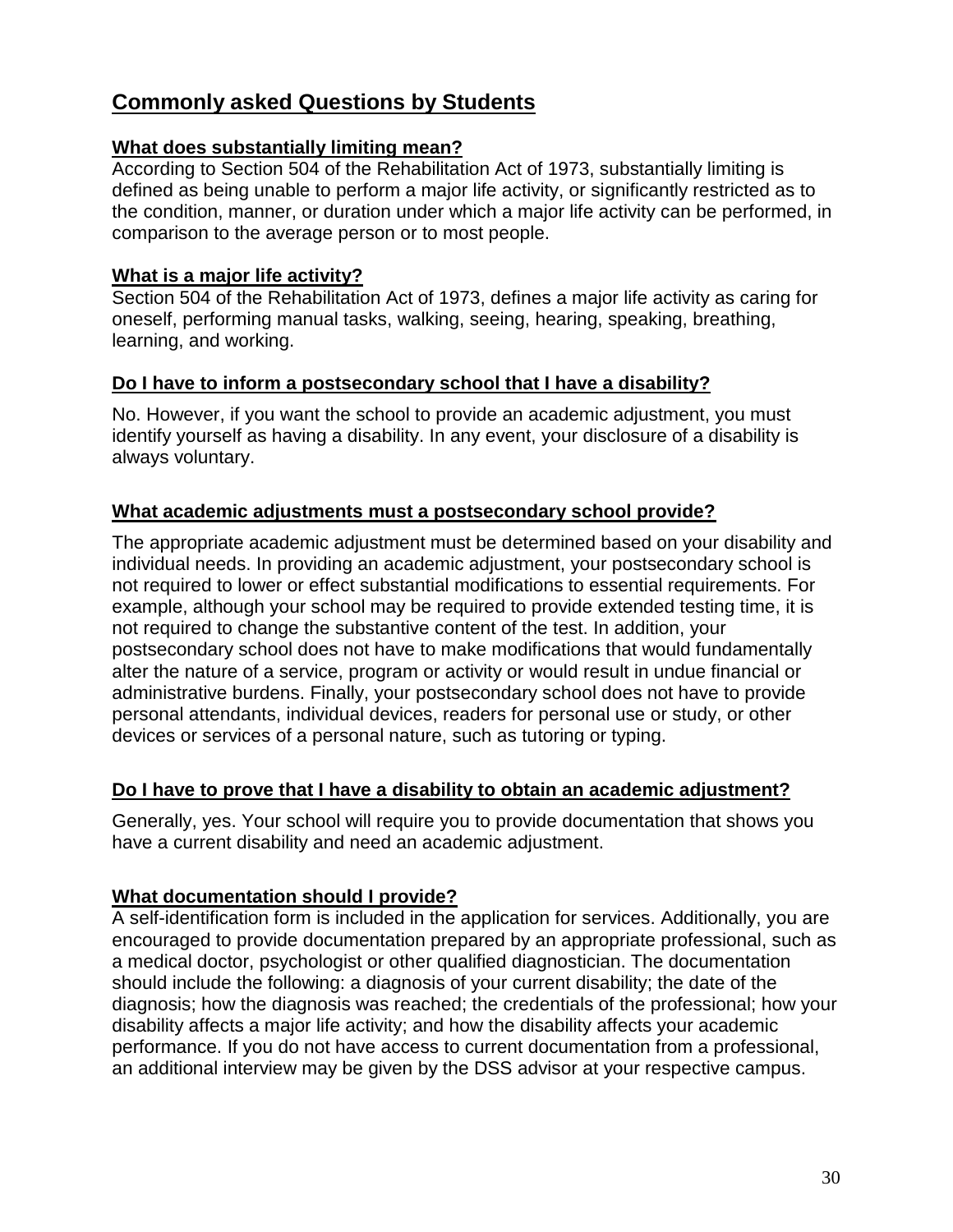#### **I received accommodations in high school or I had an Individualized Educational Plan (IEP). Can I use the IEP as documentation?**

While the IEP is a valuable resource of information, it cannot be used to determine accommodations in college. This is because postsecondary education presents different demands than high school education, and what you need to meet these new demands may be different. Also, in some cases, the nature of a disability may change. All cases will be reviewed on an individual basis; however, a need for additional verification may be necessary either through formal interview/discussion or external documentation.

#### **When should I talk with my instructor(s) about the accommodations that I will need?**

It is important that you meet with the instructor(s) early in the semester to discuss your accommodation plan and work out any specific requirements necessary. You should schedule an appointment with each instructor before or during the first week of the semester.

#### **How will my instructor know to provide accommodations?**

Your DSS advisor will provide a form addressed to each instructor that details the accommodation plan. After you and your DSS representative have discussed possible accommodations that are appropriate for your disability, the DSS representative will make a preliminary determination regarding the accommodations to be provided and an Accommodation Request Form will be prepared. You will be given a copy to deliver to each of your instructors either in person or via email.

#### **What if my instructor(s) asks questions about my disability?**

You are free to discuss your disability with your instructor(s) if you are comfortable in doing so; however, instructors do not have the right to know any details of your disability if you do not wish to share that information. The more you can comfortably share about what works for you, the better your instructor will understand how they may help with the accommodations process.

#### **I often miss classes due to my disability and yet my instructor has warned me that he/she will deduct points for missed classes. Can he/she do this?**

Yes. If your instructor views classroom attendance and participation as essential components of the class and it is written as such in the syllabus, all students can be held to this standard.

# **Does Disability Support Services provide on-campus mobility assistance?**

At this time there are no cart services available to students to assist them in getting to and from their classes. Students with mobility impairments are obligated to provide their own wheelchairs or other individually prescribed devices.

#### **Will the College provide specialized equipment?**

The college cannot provide personal equipment. Students are expected to have their own wheelchairs, hearing aids, and other personal adaptive equipment.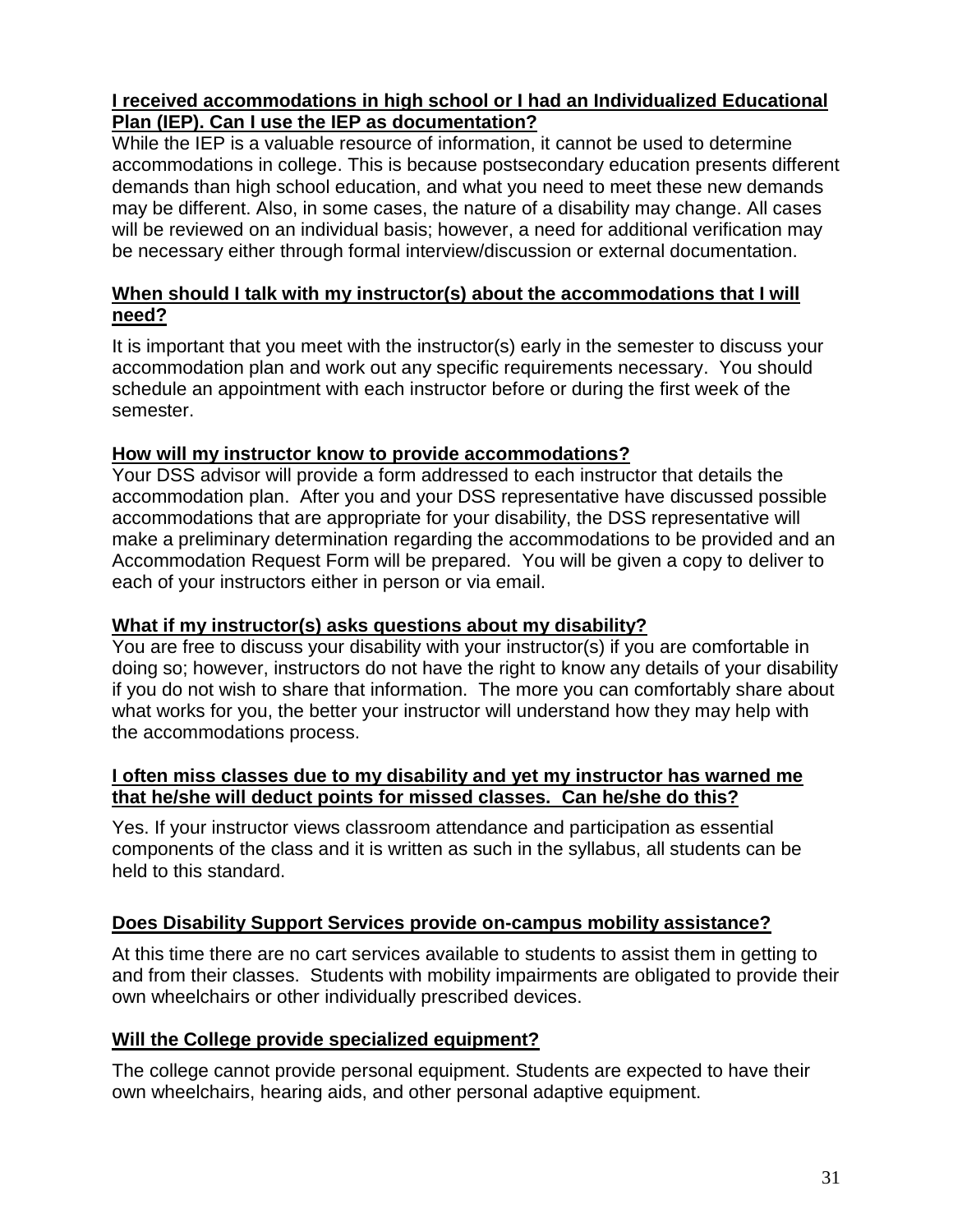#### **How about books on tape or Brailled material?**

The DSS advisor will provide the student information concerning recorded textbooks or material available in Braille. Students who are eligible for these services should contact Recordings for the Blind and Dyslexic and Braille Services. (See *Disability Resources* List) It is crucial that requests for taped books or material in Braille be made in a timely manner. Advanced planning is the key to having the books available **on the first day of class.**

#### **What should I expect in the classroom?**

Expect to maintain the standards that apply to **everyone** else in the course. With the exception of minor adjustments in the process of how you receive and give back information to the instructor(s), the content **will not** be altered. Accommodations apply only to course procedure and processes, not to course content.

#### **What about confidentiality?**

Information that a student with a disability shares with the DSS service provider is treated as confidential and is not made available to the public. Your DSS advisor will not share a student's information without the student's consent.

#### **Will I have a note taker for my classes?**

If note-taking is an approved accommodation, the DSS advisor can provide NCR paper that allows volunteer note takers to assist students who are unable to take notes for themselves. **It is your responsibility to pick up the notes from the DSS office.** The instructor may assist you in locating such a classmate.

#### **Who has to pay for a new evaluation/report?**

Neither your high school nor your postsecondary school is required to conduct or pay for a new evaluation to document your disability and need for an academic adjustment. This may mean that you have to pay or find funding to pay an appropriate professional to do it. If you are eligible for services through your state vocational rehabilitation agency, you may qualify for an evaluation at no cost to you.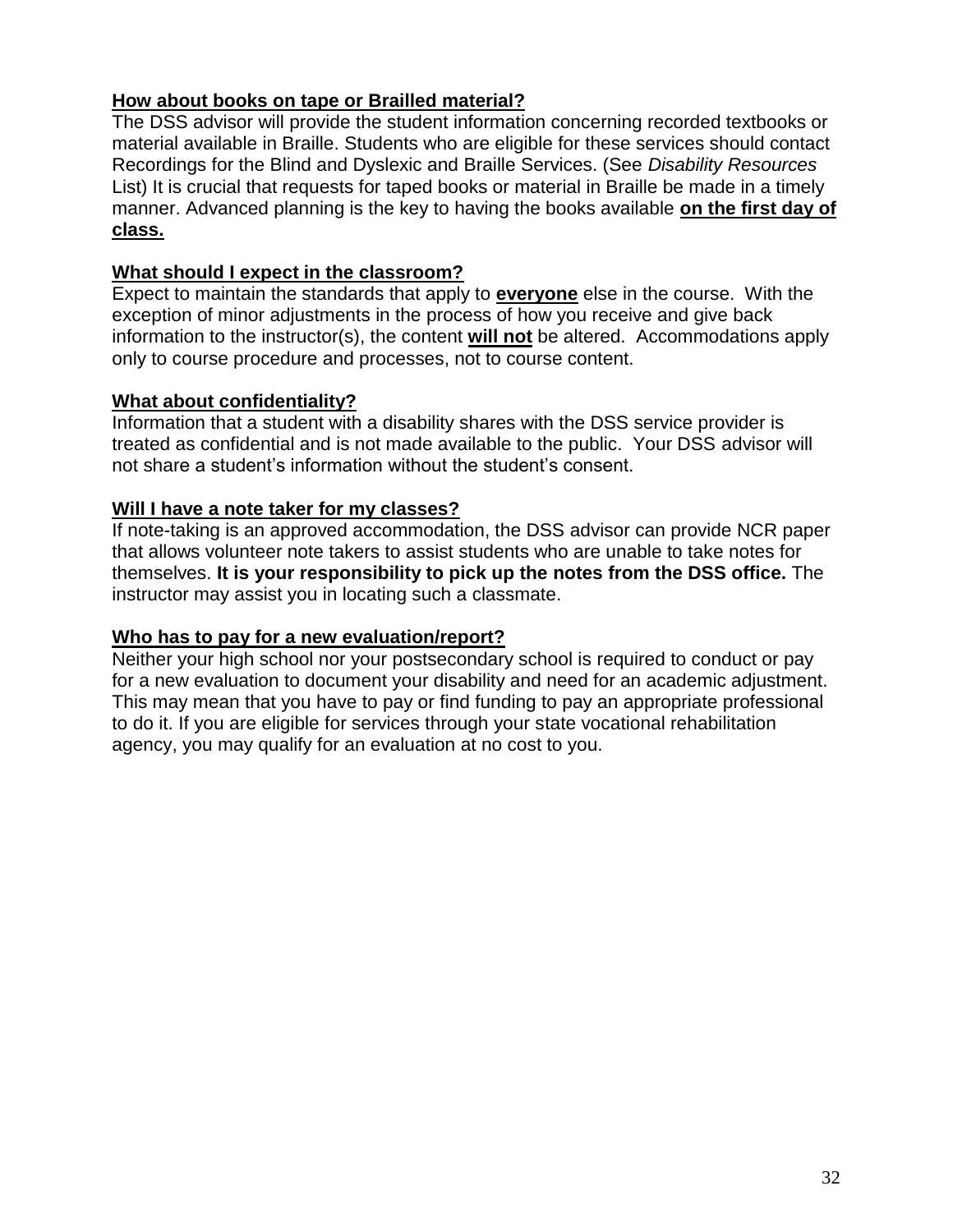# **Commonly asked Questions Regarding the ADA and Section 504:**

**Q**: May colleges deny services if a student refused to document his or her disability? **A**: No. However, documentation can be extremely beneficial in the accommodations process. If a student cannot provide relevant documentation, other avenues are available.

**Q**: Can a college be held liable under the ADA if it is unaware of a student's disability? **A**: No. The college's obligation to provide a reasonable accommodation applies only to known disabilities.

**Q**: Does an institution have any obligation to lower its admissions standards for individuals with disabilities?

**A**: No. An applicant's disability should play no part in an admission decision and the institution has no obligation to lower its admissions standards to admit an applicant with a disability.

**Q**: What is the scope of the college's obligation to provide auxiliary aids or services to students with disabilities in the classroom?

**A**: An educational institution has a duty to provide **reasonable** accommodations in the classroom for students with known disabilities when services have been requested in a timely manner.

**Q**: Does a college have any obligation to provide personal services or devices? **A**: No. An educational institution is not required to provide a student with a disability with personal or individually prescribed devices.

**Q**: Must an institution lower its academic standards to accommodate a student with a disability?

**A**: No. However, it should be noted that a college may be required to make some accommodations to its academic requirements to ensure that such requirements do not discriminate or have the effect of discriminating on the basis of the student's disability.

**Q**: Does an institution's obligation extend to providing accommodations during a test to a student with a disability?

**A**: Yes. Reasonable accommodation must be provided if appropriate notice is given.

**Q**: Must an institution's library materials be accessible to students with disabilities? **A**: Yes. The institution has an obligation to ensure that students have effective access to library materials.